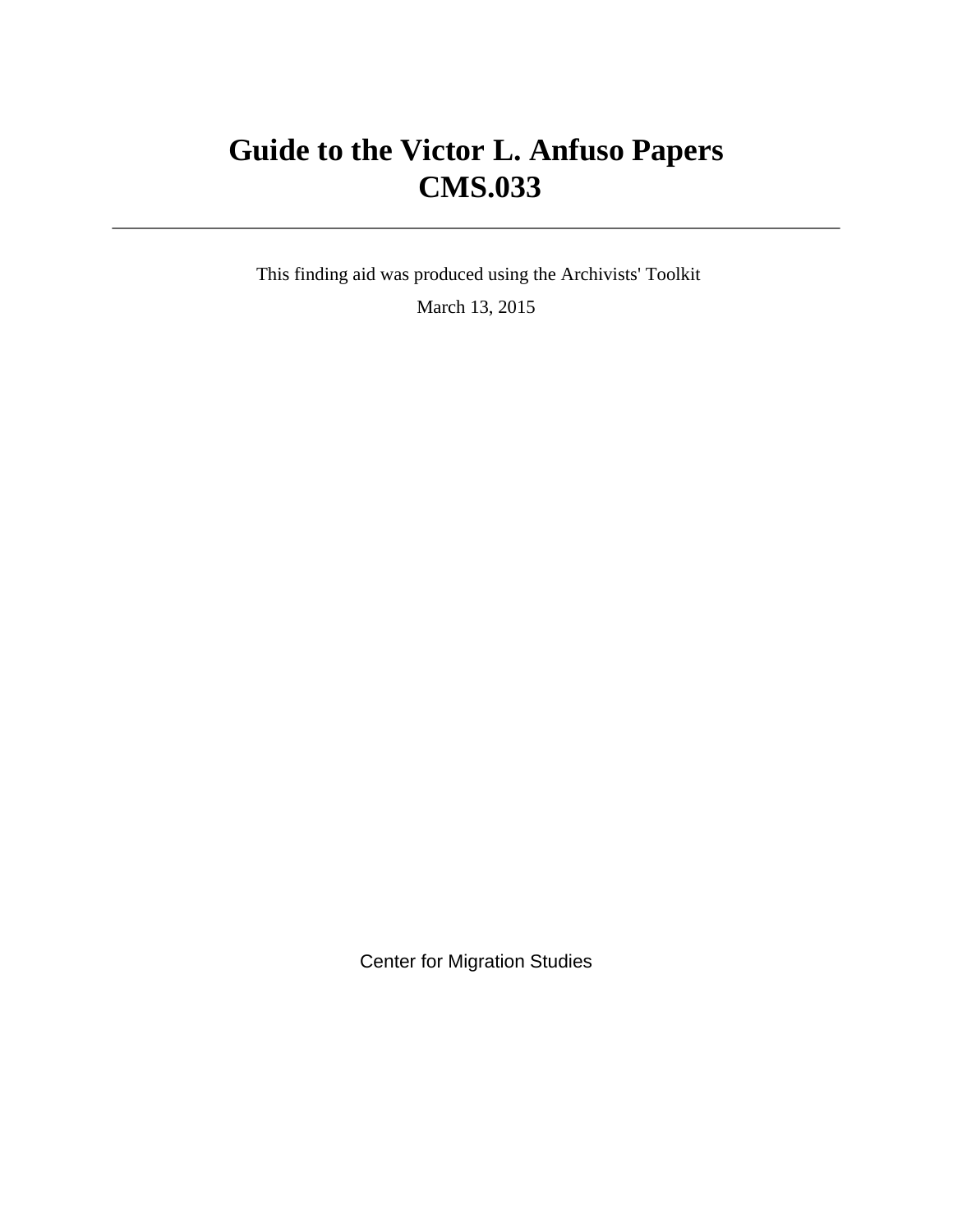# **Table of Contents**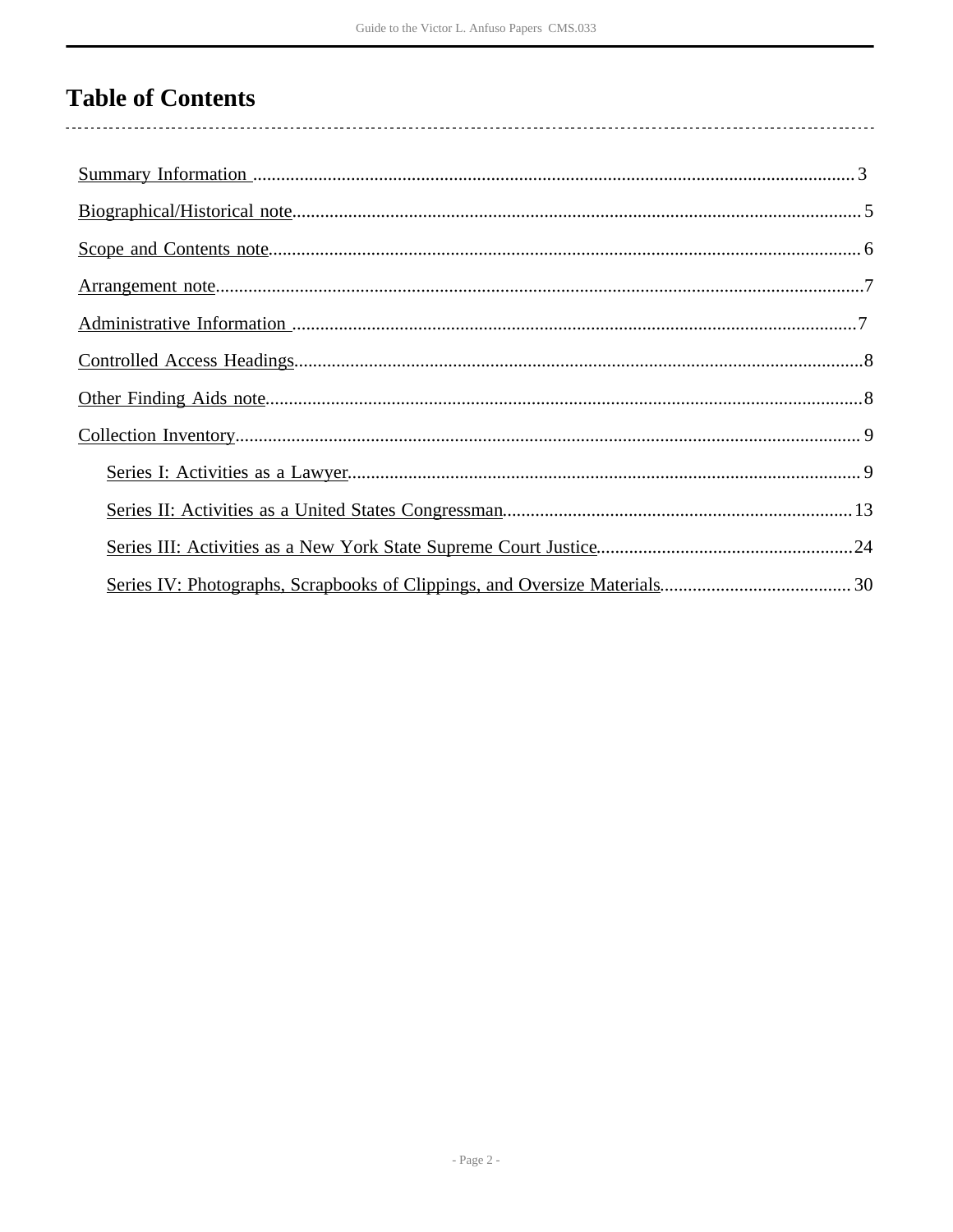## <span id="page-2-0"></span>**Summary Information**

| <b>Repository</b> | <b>Center for Migration Studies</b>                                            |
|-------------------|--------------------------------------------------------------------------------|
| <b>Creator</b>    | Anfuso, Victor L., 1905-1966                                                   |
| <b>Title</b>      | Victor L. Anfuso Papers                                                        |
| Date [inclusive]  | 1928-1966                                                                      |
| <b>Extent</b>     | 22.0 Cubic feet in 32 manuscript boxes, 2 record cartons, and oversize<br>box. |
| Language          | English                                                                        |

**Language of Materials note** Materials mostly in English.

**Abstract** Victor L. Anfuso (1905-1961) served the people of Brooklyn, New York in various capacities during his career. His papers, dating from 1928-1966, reflect his social and political activities as an attorney, as a Congressman, and New York State Supreme Court Justice, with the bulk of materials pertaining to his years of service in Congress. The collection contains correspondence, speeches, photographs, materials from the Congressional Record, personal documents, reports to his constituency, remarks and bills introduced, trip materials, and materials generated from his work on the Post Office Commission, Civil Service Commission, and the Committee on Science and Astronautics. The materials related to his work as a lawyer consist of his admission to the Bar, Correspondence, the Citizen's Welfare Association, Italian Board of Guardian, Tolerance Day League Inc, The Youth Congress, Joseph Cardinal Mindszenty, Italian Immigration and Italian Communism, and speeches. The materials related to his work as a congressman include of election campaign and delegate to national conventions materials, correspondence (including correspondence with Most Reverend Thomas E. Bishop), memos, press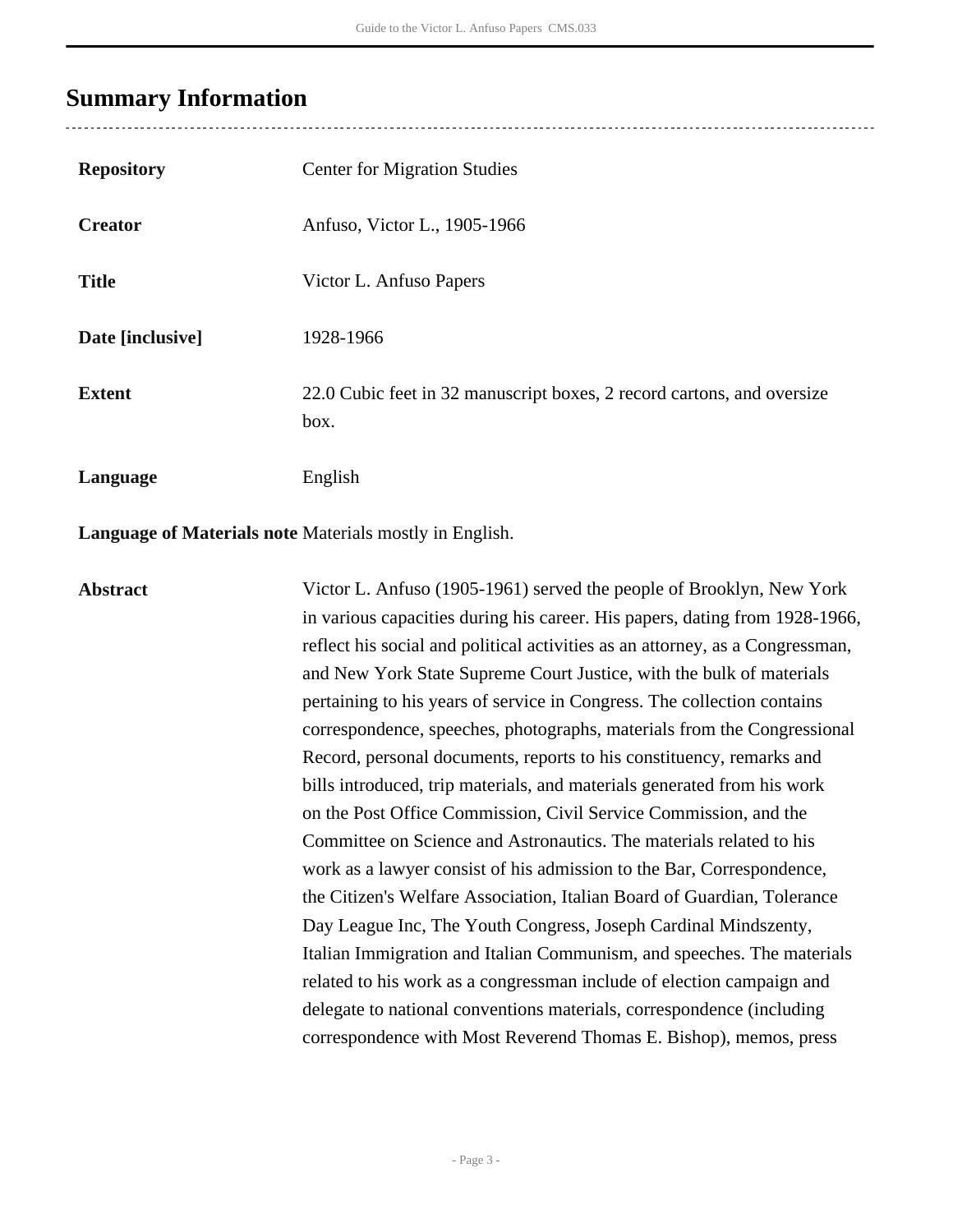releases, and materials related to Israel, Cuba, the Dominican Republic, Italy, the Brooklyn Army Terminal, the Cellini case, and sabbath law. The materials related to his work as a state supreme court justice include materials on his campaign, correspondence, the National Order of Science, firearms, Cuba, the President's Club of New York, Young Citizens for Johnson, the Democratic National Convention, President Antonio Segni of Italy, Farleigh Dickinson Honorary Degree, World's Fair, and inaugural balls.

### **Preferred Citation note**

Center for Migration Studies of New York; Victor L. Anfuso Papers (CMS 033); Box; Folder.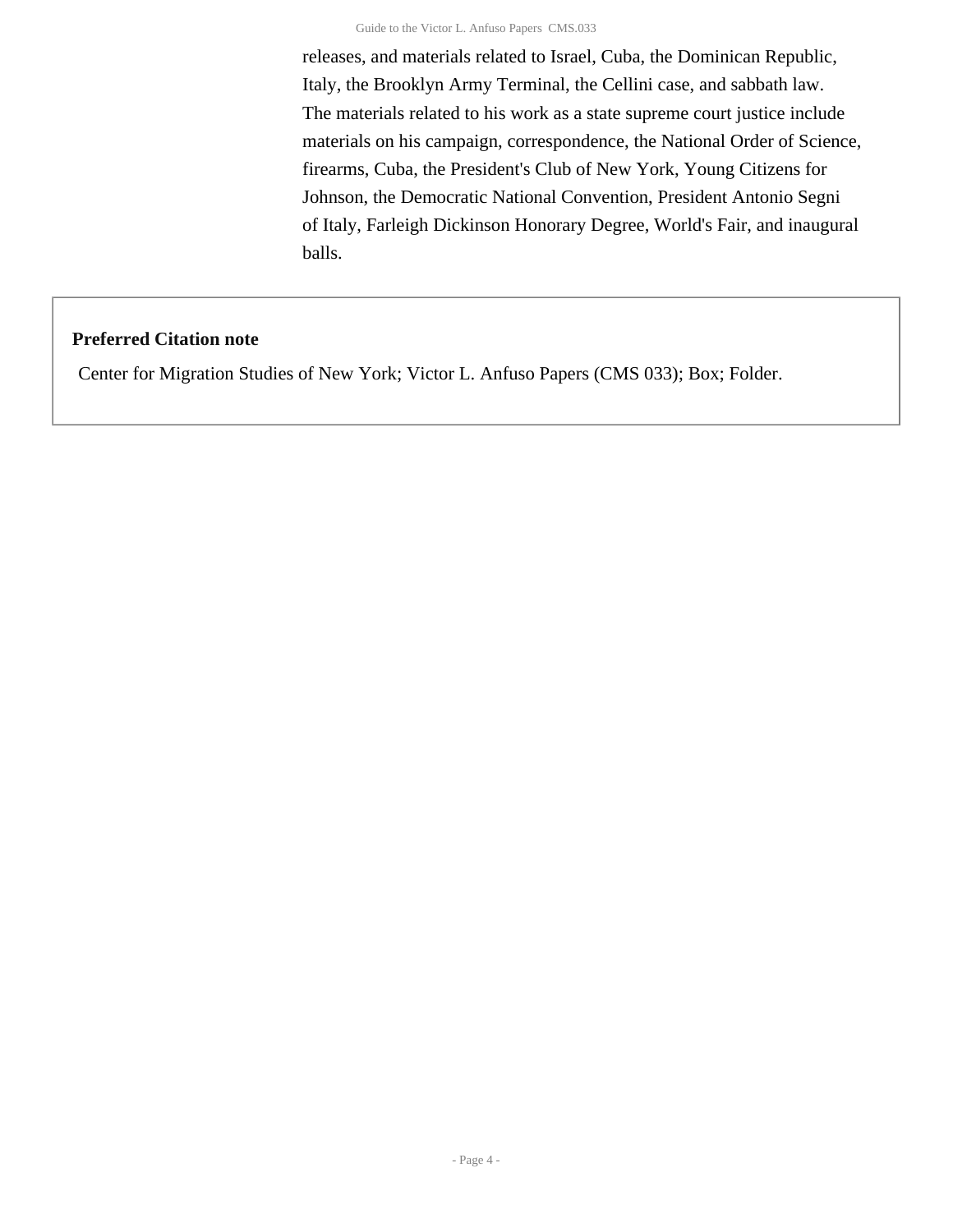## <span id="page-4-0"></span>**Biographical/Historical note**

Victor L. Anfuso was born in Gagliano Castelferrato in Sicily, Italy on March 10, 1905. He emigrated to America with his mother, two older brothers, and two sisters in 1914. They settled in an Italian neighborhood in Williamsburg, Brooklyn, New York. Anfuso was educated in New York City's public schools and attended Columbia University. He received his law degree from Brooklyn Law School and admitted to the Bar in 1928. He practiced law before the courts of the State of New York and US Federal Court, and admitted to practice before the US Supreme Court. In 1930, he married Frances Stallone; they had five children.

Anfuso organized the Citizens Welfare Association in 1931 to aid the destitute and needy in Brooklyn. IN 1936, he founded the Italian Board of Guardians, later affiliated with the Catholic Charities of Brooklyn, to curb crime and prevent juvenile delinquency. For his humanitarian work, he was named Knight Commander of the Knights of the Holy Sepulchre by Pope Pius XII.

During World War II, Anfuso served with the Office of Strategic Services in the Mediterranean theatre of operations. He returned from Europe in 1945 and in 1946 was appointed Assistant to the Commissioner of Immigration and Naturalization Service in the Department of Justice. In that capacity, he made a special study of the immigration "quota" laws and worked vigorously to obtain fair treatment under the law for new immigrants.

Anfuso's political career began in 1950 when he successfully campaigned as the Democratic candidate for Congress in District 8, Kings County, New York. In Congress, he served on the House Post Office and Civil Service Committees and was instrumental in obtaining a salary increase for postal workers in 1951.

In 1952, Anfuso's Congressional District was reapportioned and he did not seek a second term. On January 24, 1954, he was sworn in by New York Mayor Robert F. Wagner as a City Magistrate. In 1954, he ran for Congress again and elected to the 84th Congress.

Upon his return to Congress, Anfuso served on the House Agricultural Committee and as a member of the United States Delegation to the UN Food and Agricultural Organization in Rome. In 1957, he undertook a special mission for the House Agricultural Committee to study stockpiling and disposal of US food surpluses in Europe and the Middle East. Anfuso supported aid to Italy and Poland through the sale of surplus food in the belief it would diminish Communism in Italy and make Poland less dependent on Russia. He also urged economic and military support to Israel.

In Congress, Anfuso centered his activity on world peace and the reduction of international tension, while stressing the need for strengthening the defense and security of America. He stood in opposition to policies of colonialism, and encouraged programs such as the international youth convention. Anfuso also dedicated himself to improving United States-Latin American relations, through support of the Pan-American Parliamentary Association. In 1955, he was appointed as a member of the United States Congressional Delegation to the NATO Parliamentary Conference in Paris. In 1959, Fidel Castro invited him and other members of Congress to Cuba.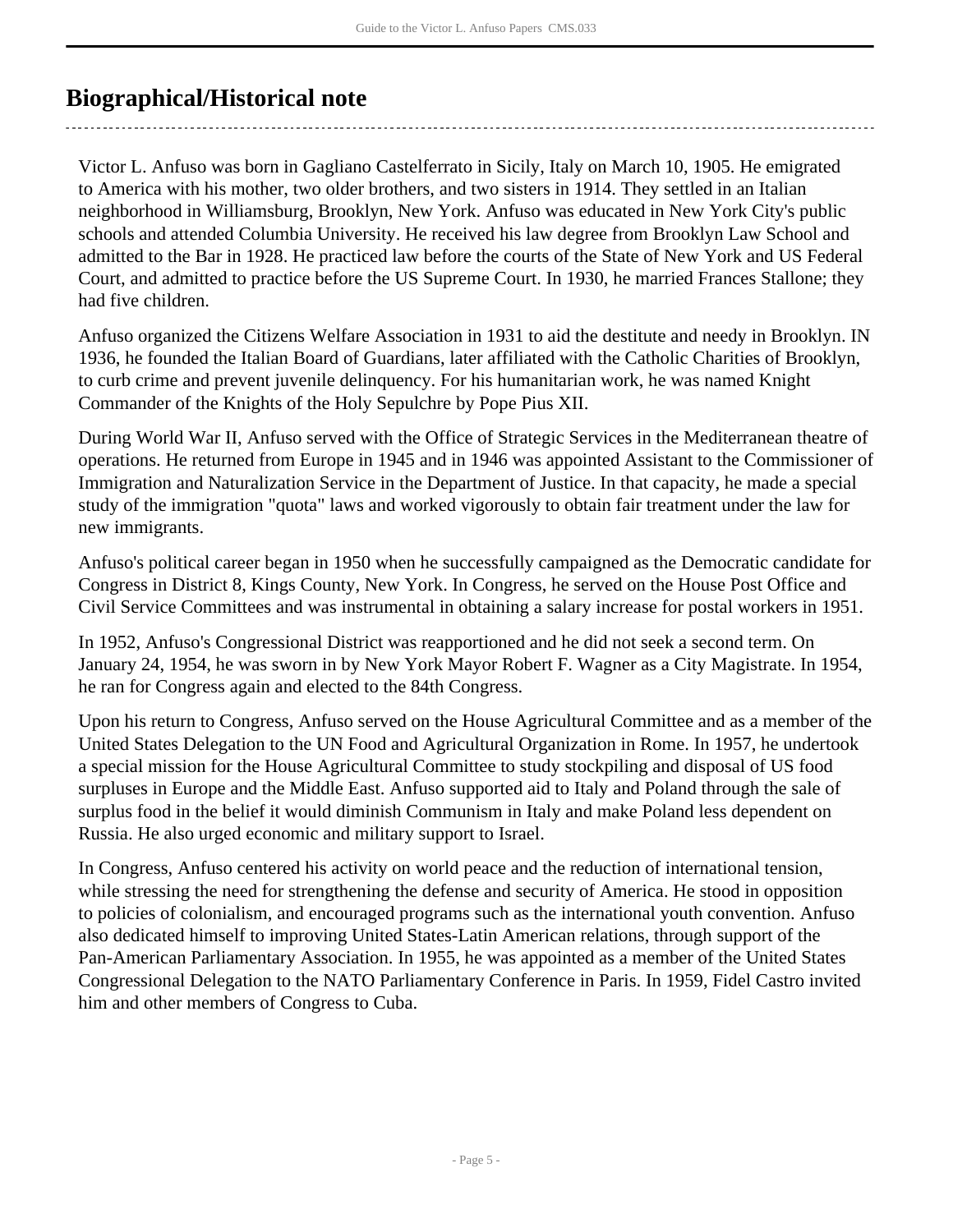Anfuso supported labor legislation, including bills for 13 weeks of unemployment compensation for those who exhausted their benefits; redevelopment aid for areas suffering from chronic unemployment; disclosure of employee welfare and pension funds, and the Kennedy bill to eliminate discrimination in employment. Anfuso also authored a Social Security bill to reduce the retirement age for men and women to 62, with full benefits, and advocated free distribution of surplus food to the elderly and needy through the food stamp plan.

Anfuso favored measures to promote medical research, aid to education, redevelopment of slum area, and construction of housing and hospitals. He also supported legistlation to outlaw mob violence and the smuggling of narcotics into the United States. Anfuso was the author of several bills designed to repeal the McCarran-Walter Immigration Act and the national quota system.

In 1959, he was appointed a member of the House Committee on Science and Astronautics, the House Committee of Merchant Marine and Fisheries, the Subcommittee on International Space Cooperation and Security, and was the United States Representative for the United Nations Committee on the Peaceful Uses of Outer Space. Congressman Anfuso served as Chairman of the Italian Centennial Celebration in 1961 and appointed Chairman of the Congressional Delegation to Italy by President Kennedy. He often served as intermediary between the US government and the Italian government.

In 1962, Anfuso's district was redistricted again, the eighth district was to be combined with the fourteenth district. To prevent a divisive primary fight against senior member of the House of Representative John J. Rooney, the New York State Democratic leadership offered Anfuso the Supreme Court Justice nomination of the State of New York. He accepted the nomination and won the election in 1962. He served on the New York State Supreme Court until his death on December 28, 1966.

## <span id="page-5-0"></span>**Scope and Contents note**

This collection contains the papers of Victor L. Anfuso, documenting his work as a lawyer, congressman, and New York State Supreme Court Justice. The collection contains correspondence, handwritten drafts of letters, speeches, by-laws and constitution, letters of invitation to social functions and lists. Included is material from congressional and judicial campaigns, government publications, Anfuso's speeches, remarks and bills introduced as recorded in the Congressional Record, reports to his constituency and press releases. Additionally, there is a large scrapbook of Anguso's material clipped from the Congressional Record of the 87th Congress. There is material concerning the Post Office Commission, Civil Service Commission, and the Committee on Science and Astronautics. Also included Anfuso's bills to establish a National Science Academy and material regarding his support for private ownership rather than the government ownership of communication satellites.

There are papers concerning several trips to Italy and other countries of Europe, and documents concerning the Centennial Celebration of the Unification of Italy in Washington DC. Other papers concern his interest in Cuba and the Dominican Republic. Also included are insignias and documents, photographs, scrapbooks of clippings, and cases adjudicated by Anfuso. Finally, there are oversize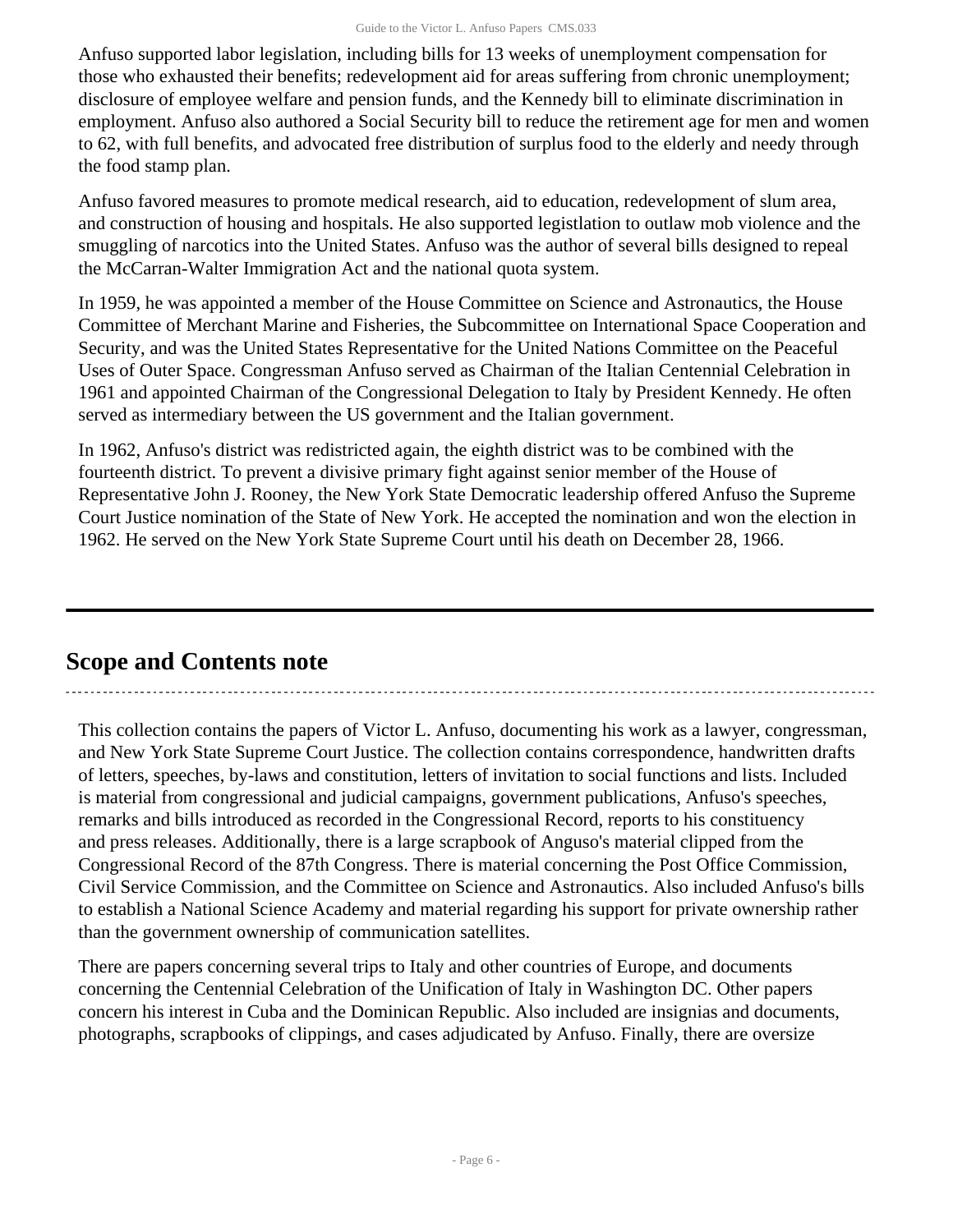materials concerning his election as Consul General of San Marino by President Truman, his diplomas, his law degree, oversize photographs of distinguished persons and formal dinners, and honorary documents awarded to Anfuso.

Notable correspondents include Harry S Truman, Dwight D. Eisenhower, John F. Kennedy, Lyndon Johnson, F. Cardinal Spellman, N.S. Khrushchev, Adlai Stevenson, Robert F. Kennedy, Hubert H. Humphrey, John W. McCormack, Sam Rayburn, senators, congressmen, cabinet officers, and Italian political leaders.

## <span id="page-6-0"></span>**Arrangement note**

---------------------

This collection is divided into four series:

Series I: Activities as a Lawyer Series II: Activities as a United States Congressman Series III: Activities as a New York State Supreme Court Justice Series IV: Photographs, Scrapbooks of Clippings, and Oversize Materials

## <span id="page-6-1"></span>**Administrative Information**

## **Publication Information**

Center for Migration Studies

## **Revision Description**

Edited for DACS compliance by Nicole Greenhouse March 2015

## **Conditions Governing Access note**

Open to researchers by appointment.

## **Conditions Governing Use note**

Copyright is owned by the Center for Migration Studies. Permission to publish materials must be requested before use.

## **Immediate Source of Acquisition note**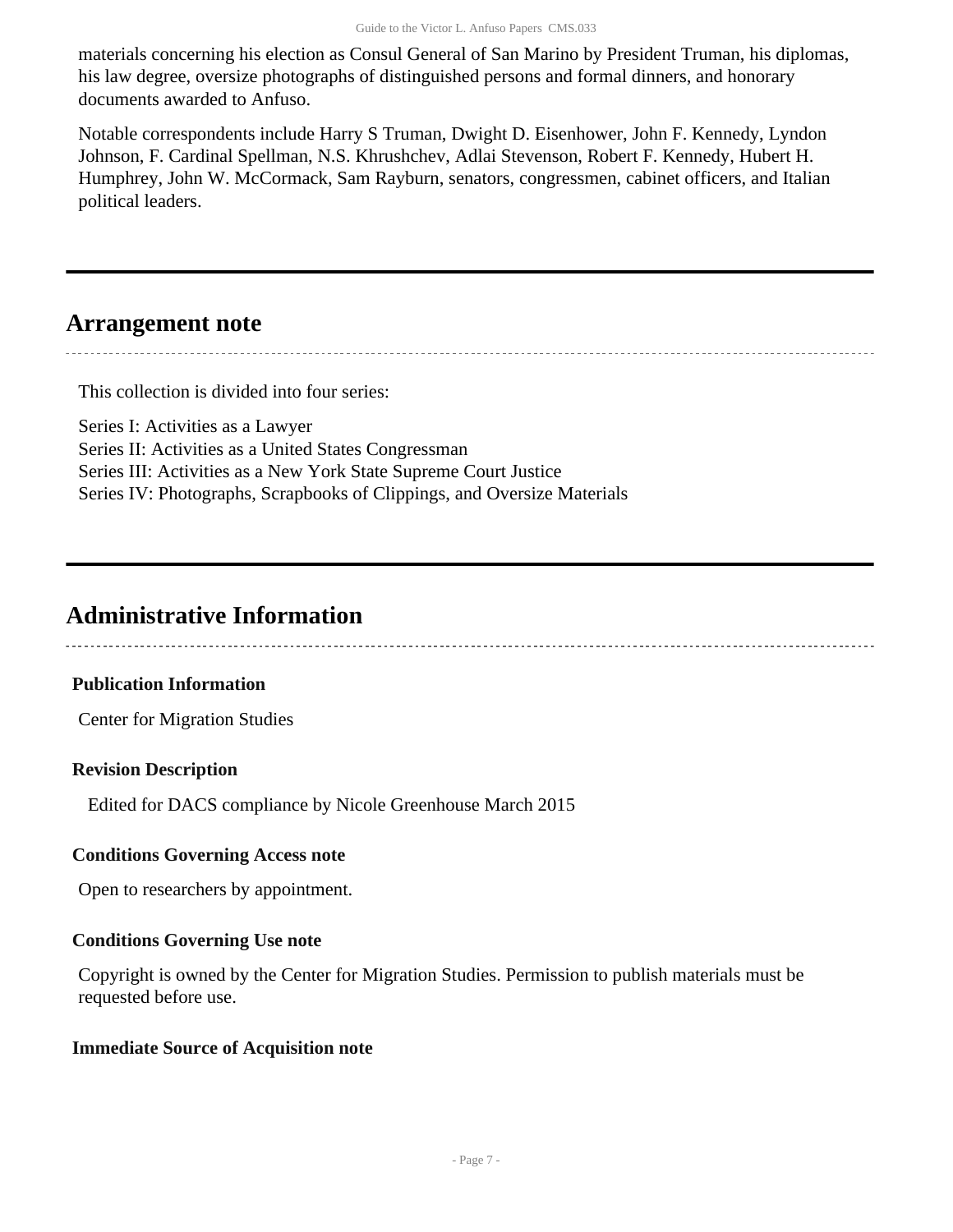Gift of Victor L. Anfuso, Jr.

### **Processing Information note**

In 2015, this collection was entered into the Archivists' Toolkit in compliance with DACS and the original series level description was converted into EAD.

## <span id="page-7-0"></span>**Controlled Access Headings**

 $\overline{a}$ 

## **Occupation(s)**

- Lawyers |z New York (State) |z New York.
- Legislators |z United States |y 1930-1960.

## **Subject(s)**

- Legislation |z United States.
- New York (State) Surpeme Court.

## <span id="page-7-1"></span>**Other Finding Aids note**

The original inventory is available in print upon request.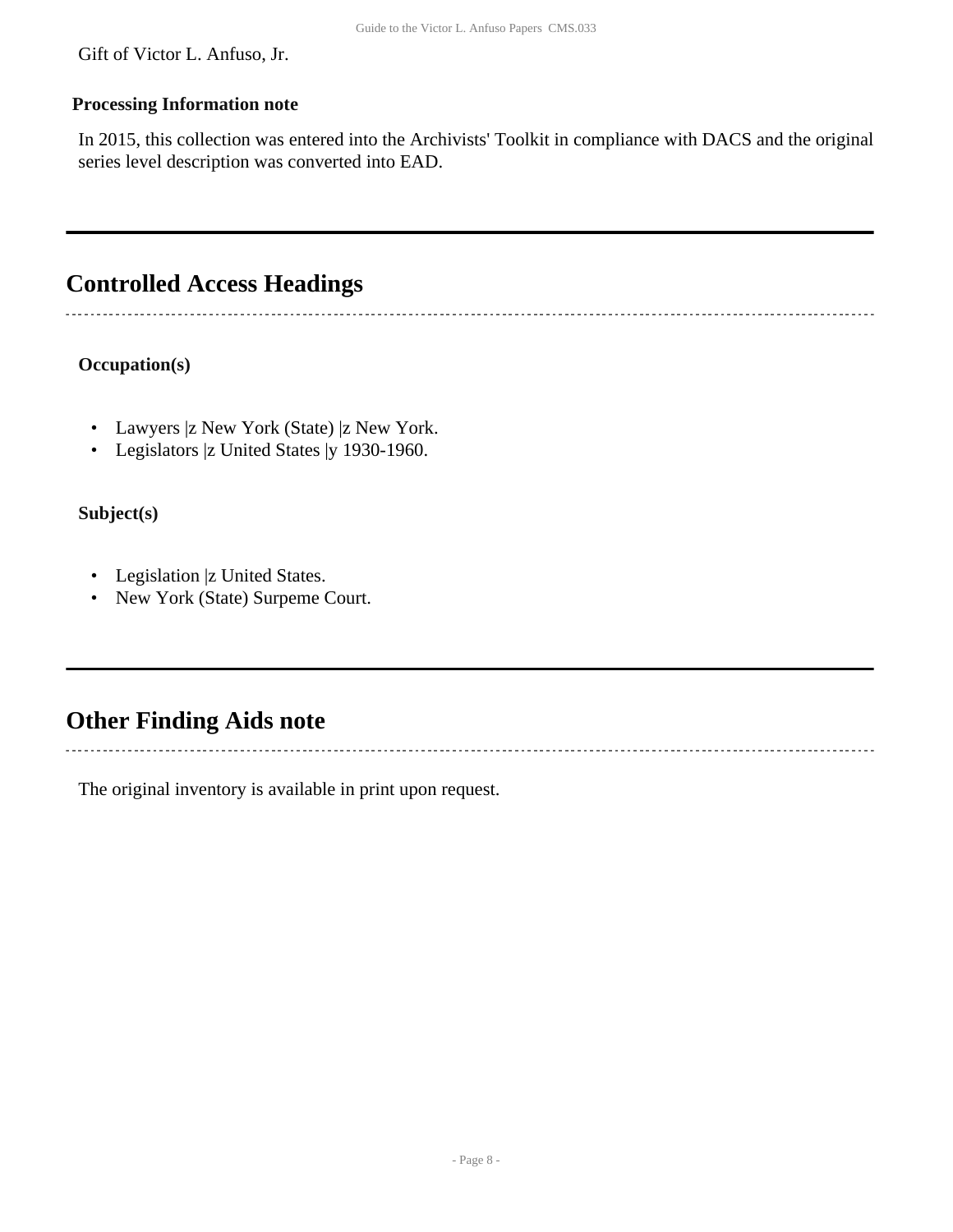## <span id="page-8-0"></span>**Collection Inventory**

#### <span id="page-8-1"></span>**Series I: Activities as a Lawyer**

#### **Subseries 1: Admission To The Bar, State Of New York 1928**

#### **Scope and Contents note**

Copy of Anfuso's application to the Committee of Character and Fitness for admission to the Bar of the State of New York. Included are handwritten and typewritten copies of letters of recommendation, mostly from attorneys.

#### **Subseries 2: Correspondence 1934-1949**

#### **Scope and Contents note**

Mostly letters received, several in Italian, regarding social discrimination, political appointments, politics, immigration cases and business dealings. Included are copies of Anfuso's letters to Italian officials, condemning the racial policies against Jews in Germany and Italy. These letters have been grouped together in a separate folder. The letters in Italian deal mainly with his appointment as Consul General of the Republic of San Marino. Significant items include: a copy of a letter dated November 12, 1938 to Benito Mussolini, Prime Minister of Italy, urging him to intercede with Hitler for religious tolerance toward the Jews and Catholics in Germany; a letter of October 10, 1940 from Selective Service Headquarters appointing Anfuso as chairman of the Registrants Advisory Board for Local Board No. 221, Brooklyn; a copy of a letter of September 23, 1946 to President Harry S. Truman, in which Anfuso sets forth his views on how to achieve world peace; a letter of October 25, 1949 from William O'Dwyer, Mayor of New York, asking Anfuso to serve as a member of an Official Advisory Committee for the Aged.

**Box** 1

**Box** 1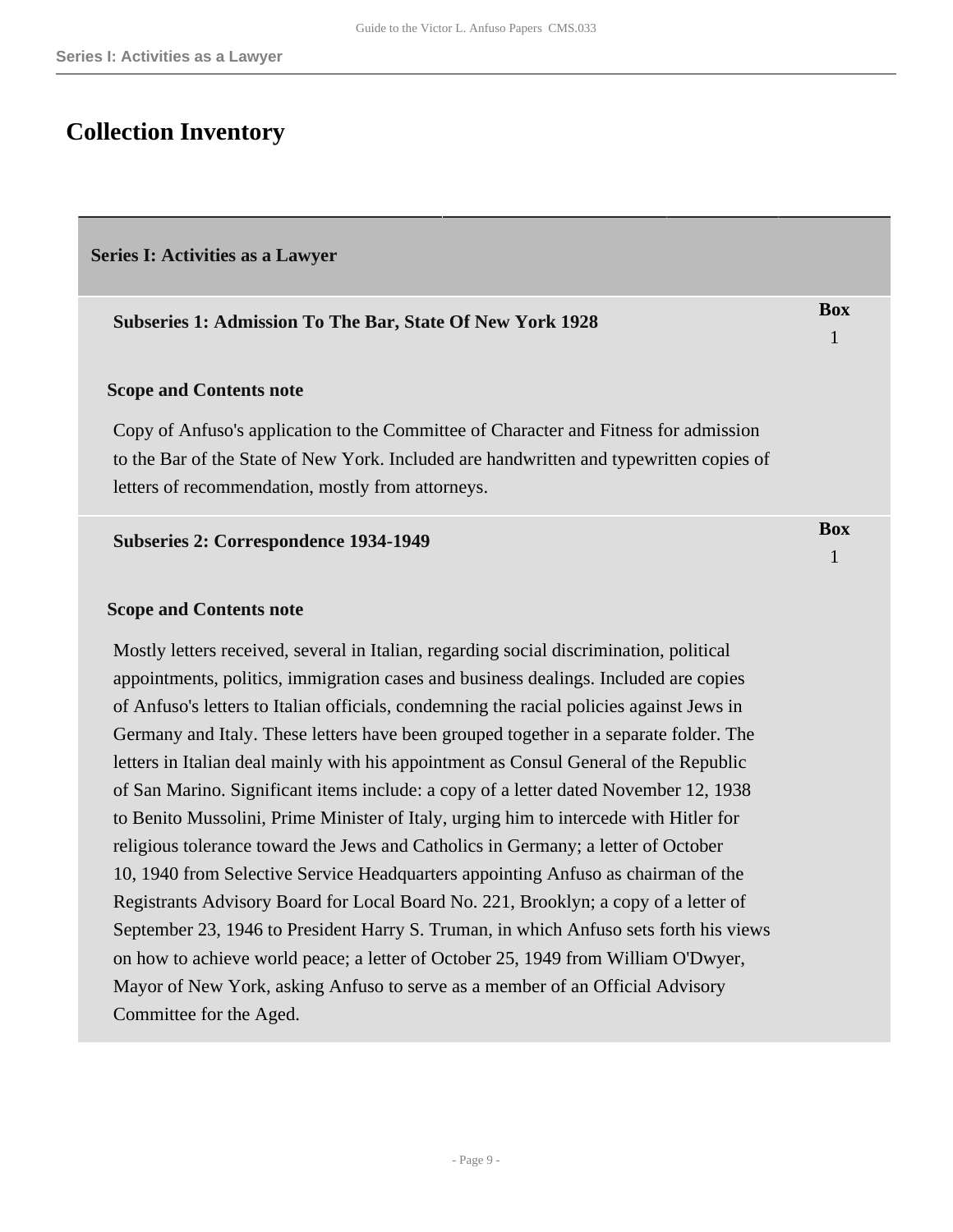#### **Subseries 3: Citizen's Welfare Association 1936**

#### **Scope and Contents note**

In 1936 Anfuso organized the Citizens Welfare Association in Brooklyn, N.Y. The Association assisted the needy in obtaining relief, aided the unemployed in finding work; advanced the cause of amicable adjustment of disputes between individuals, and assisted those who came into conflict with the law. This small series consists of a typewritten draft of the purpose of the Association, a Post Office permit to mail materials without stamps affixed, and a list of the membership.

#### **Subseries 4: Italian Board of Guardians 1936-1952**

#### **Scope and Contents note**

In 1936 Anfuso organized the Italian Board of Guardians, (IBC) now affiliated with Catholic Charities of Brooklyn, N.Y., to aid delinquent children and children from broken homes. He served four terms as president of the organization. This series consists of minutes of the special meeting of the Advisory Board of Trustees, held on May 27, 1937; a Supervisor's report of IBC, December 21, 1938; correspondence concerning membership; I.B.C. affiliation with Brooklyn's Catholic Charities; Charities Dinners; and a list of the Board of Trustees for 1953 and 1954. Also included are articles on Crime Prevention and the Problem of Juvenile Delinquency; a thesis on "Ten Progressive Years -The Development of the Italian Board of Guardians, an affiliate of Brooklyn Catholic Charities, 1939-1949", by Michael Petruzzi. Included is a speech delivered by Anfuso at a Testimonial Dinner given in his honor on May 14, 1949.

#### **Subseries 5: Tolerance Day League Inc. 1943-1944**

#### **Scope and Contents note**

Anfuso was the founder and president of Tolerance Day League Inc., in Brooklyn, N.Y. The purpose of the League was to promote good-will and better understanding among people of all races and religious denominations. This series includes correspondence

**Box** 1

**Box** 1

**Box**

1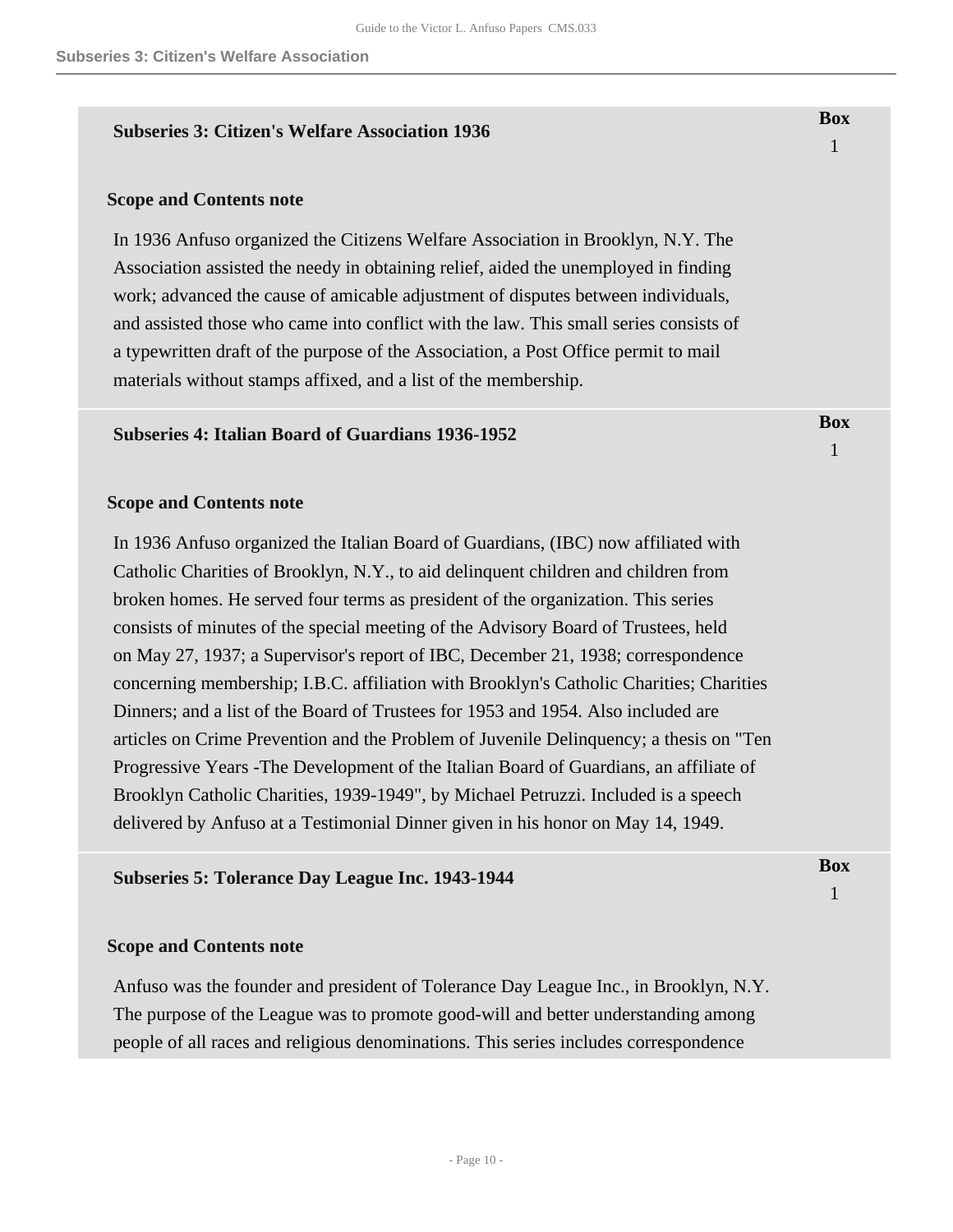enlisting support and invitations to meetings; articles on tolerance; lists of Advisory Board Members; certificate of incorporation; testimonial dinners, and contracts and speeches. Included are a dozen pages of rough notes by Anfuso concerning meetings, organizations, and lists of members.

#### **Subseries 6: Youth Congress 1948-1949**

### **Scope and Contents note**

In 1948 Anfuso was the founder and Director of the Youth Congress, an organization of young men and women. The purpose of the organization was to combat juvenile delinquency through an educational program both for parents and children. Included is the constitution and by-laws, correspondence, lists, speeches, minutes of meetings, seven large photographs of young boys and girls with Anfuso. Also included are programs, clippings, and a souvenir journal.

| <b>Subseries 7: Joseph Cardinal Mindszenty 1949</b>                                                                                                                                                                                                                                                                                                                                                                                                                                                            | <b>Box</b> |
|----------------------------------------------------------------------------------------------------------------------------------------------------------------------------------------------------------------------------------------------------------------------------------------------------------------------------------------------------------------------------------------------------------------------------------------------------------------------------------------------------------------|------------|
| <b>Scope and Contents note</b>                                                                                                                                                                                                                                                                                                                                                                                                                                                                                 |            |
| In 1949 Anfuso organized rallies to protest the trial of Joseph Cardinal Mindszenty,<br>a catholic prelate, by the Communist authorities in Hungary. Included is copy of the<br>letter sent out concerning the trial, correspondence, minutes of meeting, program,<br>resolutions and press releases. Also Included is the House of Representatives Resolution<br>35, condemning the imprisonment of the Cardinal, and thirteen pages of handwritten<br>notes by Anfuso concerning meetings and organizations. |            |
| <b>Subseries 8: Italian Immigration and Italian Communism 1947-1948</b>                                                                                                                                                                                                                                                                                                                                                                                                                                        | <b>Box</b> |
| <b>Scope and Contents note</b>                                                                                                                                                                                                                                                                                                                                                                                                                                                                                 |            |
| Correspondence, articles, and list of National Committee Members relative to the<br>National Committee, organized in 1947 by Anfuso, to help secure passage of H.R. 3568.<br>The bill was to liberalize U.S. mmigration laws for Italian nationals. There are also                                                                                                                                                                                                                                             |            |
|                                                                                                                                                                                                                                                                                                                                                                                                                                                                                                                |            |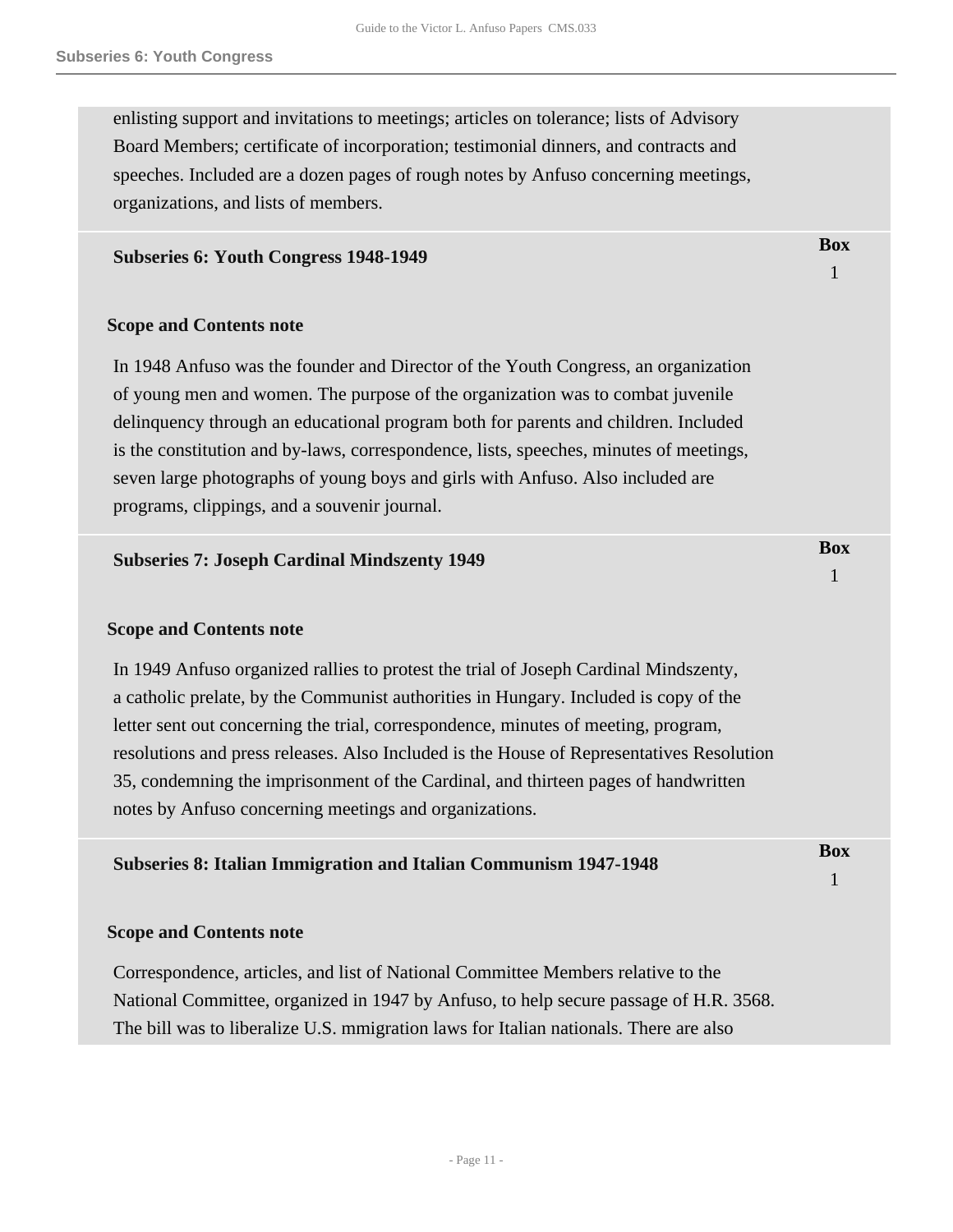several letters pertaining to Italian Communism, including a copy of a letter in Italian, dated March 28, 1948, which Anfuso drafted and mailed to the Italian people. The letter exhorted them to vote against communist candidates and preserve freedom for the Italian nation.

### **Subseries 9: Political and Campaign Material 1934-1942**

#### **Scope and Contents note**

Included is campaign material from Anfuso's candidacy as national delegate to the Democratic Convention. Also included is material dealing with his first attempt as a candidate for Congress from the Third Congressional District of Brooklyn, N.Y. Additionally, there are materials re the campaign of Charles Poletti, Lieutenant Governor of New York State.

#### **Subseries 10: Miscellaneous Materials 1934-1939**

#### **Scope and Contents note**

Included is the Regular Veterans Association Citation for his service during World War II; a draft on the constitutional amendment proposal for State Industrial Labour Court; Resolution introduced by Anfuso at the 20th Assembly Democratic Club of Kings County regarding the disposition of former Italian Colonies after World War II. Also included are notes on aliens; income tax returns; an account and disbursement notebook; and a notebook with miscellaneous handwritten notes and four souvenir journals.

#### **Subseries 11: Speeches 1938-1950**

#### **Scope and Contents note**

Speeches in manuscript, typewritten and printed form. Most of them are undated. The speeches cover a variety of topics and reflect the development of Anfuso's political and social thinking. They are arranged as follows: "Italian-American Patriotism", "Plea for Unity Amongst the Fathers", "Immigration", "Juvenile Delinquency", "Jewish Board

**Box**

1

**Box** 2

**Box**  $\mathcal{D}_{\alpha}$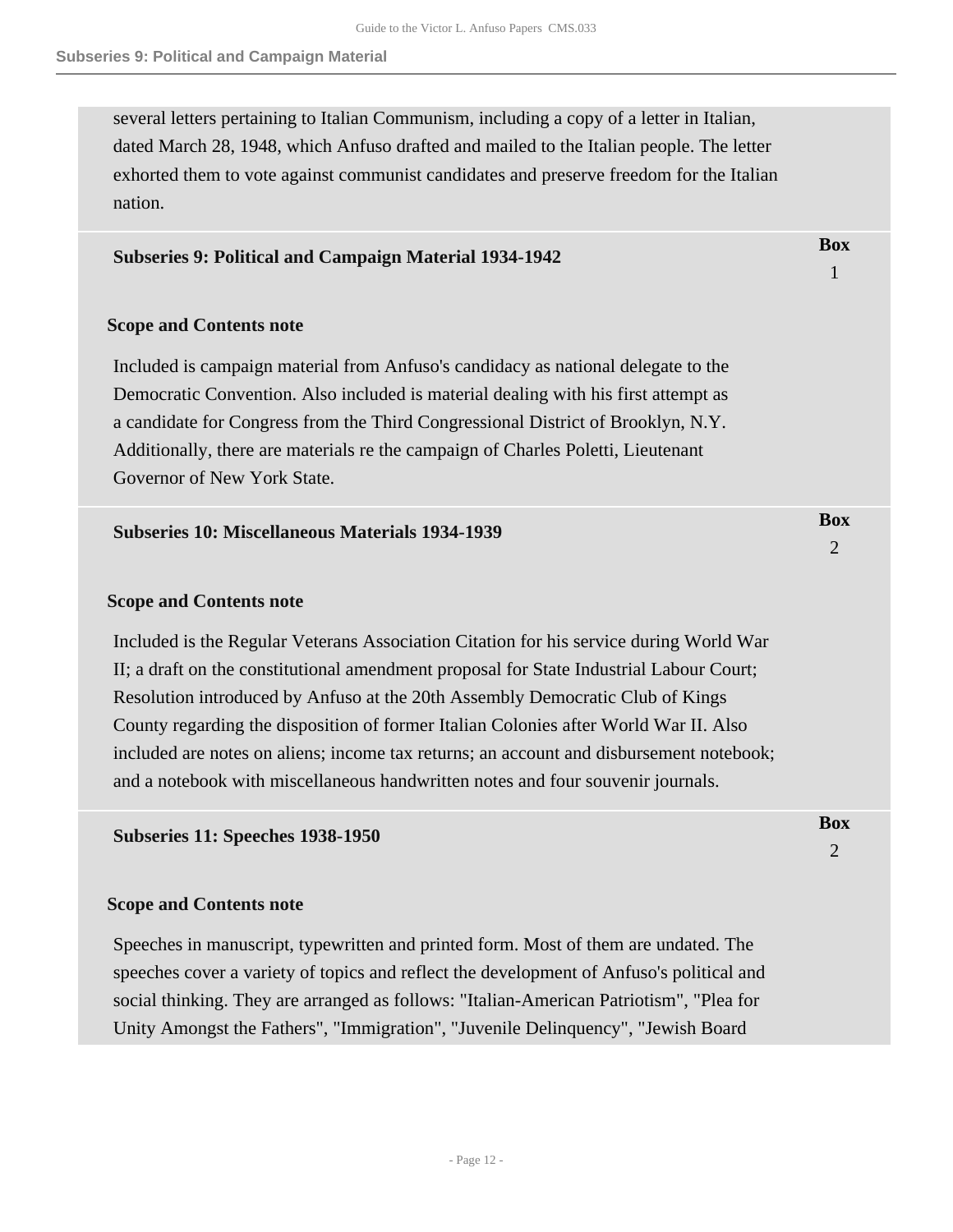of Guardians", "Foreign Affairs", "Resolutions", "The Congress", "Our Party System", "The Republic of San Marino", and "Communism".

#### <span id="page-12-0"></span>**Series II: Activities as a United States Congressman**

| <b>Subseries 12: Congressional Election Campaign 1950-1960</b> | DUA |
|----------------------------------------------------------------|-----|
|                                                                |     |

 $\mathbf{D}_{\alpha}$ 

#### **Scope and Contents note**

In the primaries of August 22, 1950, Victor L. Anfuso defeated the 14-year incumbent, Congressman Dr. Joseph L. Pfeifer, for the Democratic nomination representing the 8th Congressional District, Brooklyn, New York. This series deals with the campaign material of Anfuso's successful congressional elections of 1950, 1954, 1956, 1958 and 1960. Included is correspondence, lists, campaign material and articles.

| Subseries 13: Political Affairs, Federal Judgeship 1952-1953 | Box |
|--------------------------------------------------------------|-----|
|                                                              |     |

#### **Scope and Contents note**

In 1952, a redistricting law merged Anfuso's Congressional district with that of Congressman Louis Heller. Democratic Party leaders, anxious to avoid political infighting, offered Anfuso a position as a federal judge if he declined to run against Heller in the primaries. The appointment never came to fruition, leaving Anfuso disappointed and skeptical about the political process. This series consists mainly of copies of letters written to political leaders, including President Truman, and Attorney General James P. McCranery, denouncing party politics and the failure of his appointment as a federal judge.

| <b>Subseries 14: Election Campaigns and Delegate to National</b> | Box     |
|------------------------------------------------------------------|---------|
| <b>Conventions 1952-1961</b>                                     | $4 - 5$ |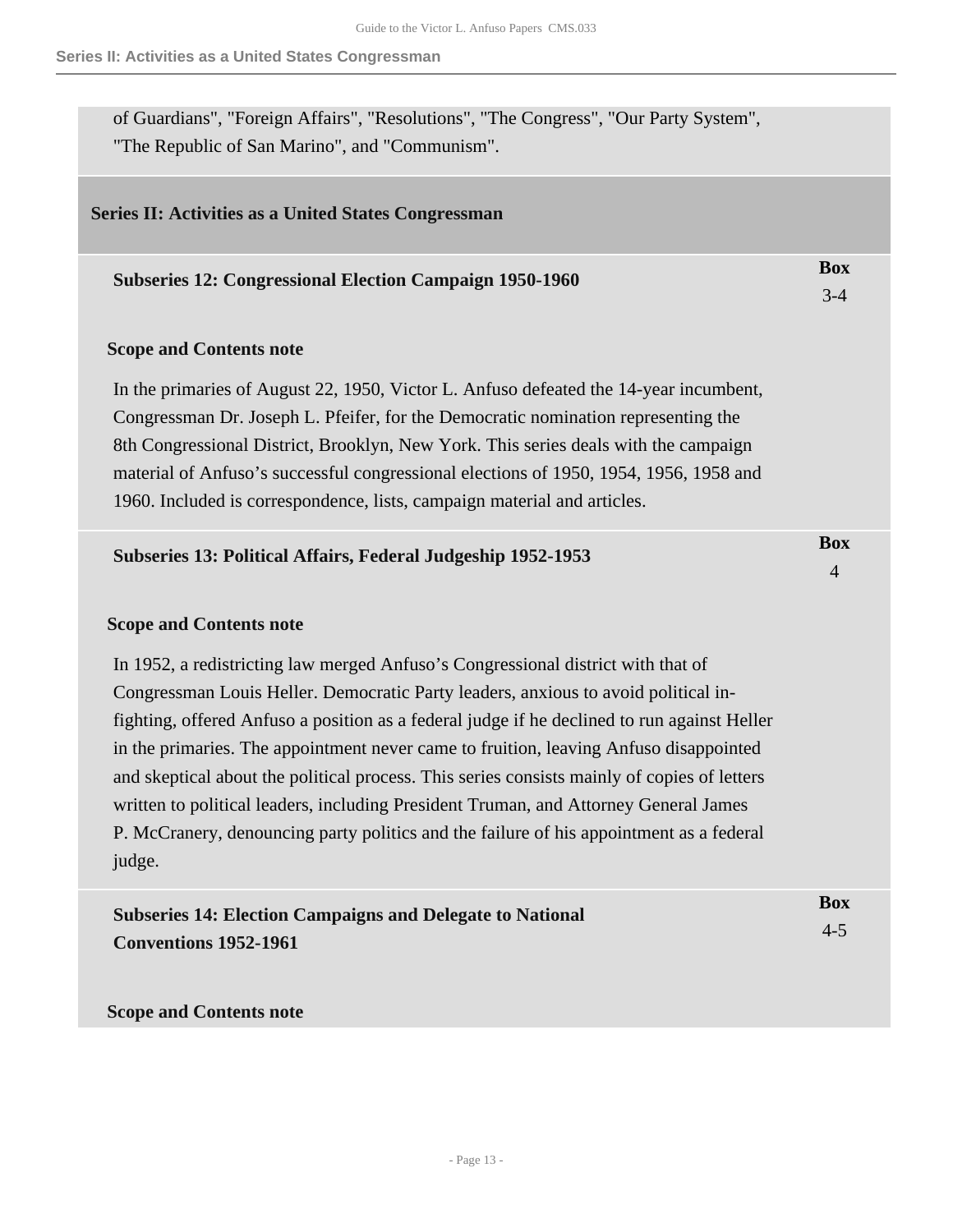During the interim period of 1953 to 1954, Anfuso was a candidate for Kings County District Attorney, for New York City County Judge and for President of the Borough of Brooklyn. He eventually declined to continue with the campaign for District Attorney, and never seriously campaigned for the judgeship and the borough presidency. He was on the ballot during the "Spring Primary of 1952" for a seat at the Democratic National Convention. He was a member of the committee for the New York State Senate election of John Cashmore and the Assistant Manager for the campaign of Robert Wagner, Jr., Mayor of New York City. Also included are the papers re his role as a New York State Delegate to the National Convention of 1961. The papers consist of correspondence, lists, campaign literature, press releases, programs, speeches, lists of contributors, position papers, and bulletins.

| <b>Subseries 15: Important Correspondence 1955-1962</b> | DUX |
|---------------------------------------------------------|-----|
|                                                         |     |

 $\mathbf{D}$ 

#### **Scope and Contents note**

These letters were received over a period of eight years, from 1955-1962. Correspondents are numerous, consisting primarily of government officials. Numerous topics are covered. These letters received are arranged in alphabetical order by the name of correspondents; letters sent are arranged chronologically.

| Subseries 16: General Correspondence 1951-1962 | <b>Box</b> |
|------------------------------------------------|------------|
|                                                |            |

#### **Scope and Contents note**

Mainly telegrams and letters concerning immigration visas, Anfuso's birthday and union recognition for his support of labor problems. Included are several letters on politics, expressions of support by the Jewish War Veterans; and Merchant Marine Institute's gratitude for his perception of maritime problems.

| Subseries 17: Correspondence with reverend Thomas E. Molloy Bishop of | <b>Box</b> |
|-----------------------------------------------------------------------|------------|
| <b>Brooklyn 1949-1953</b>                                             |            |
|                                                                       |            |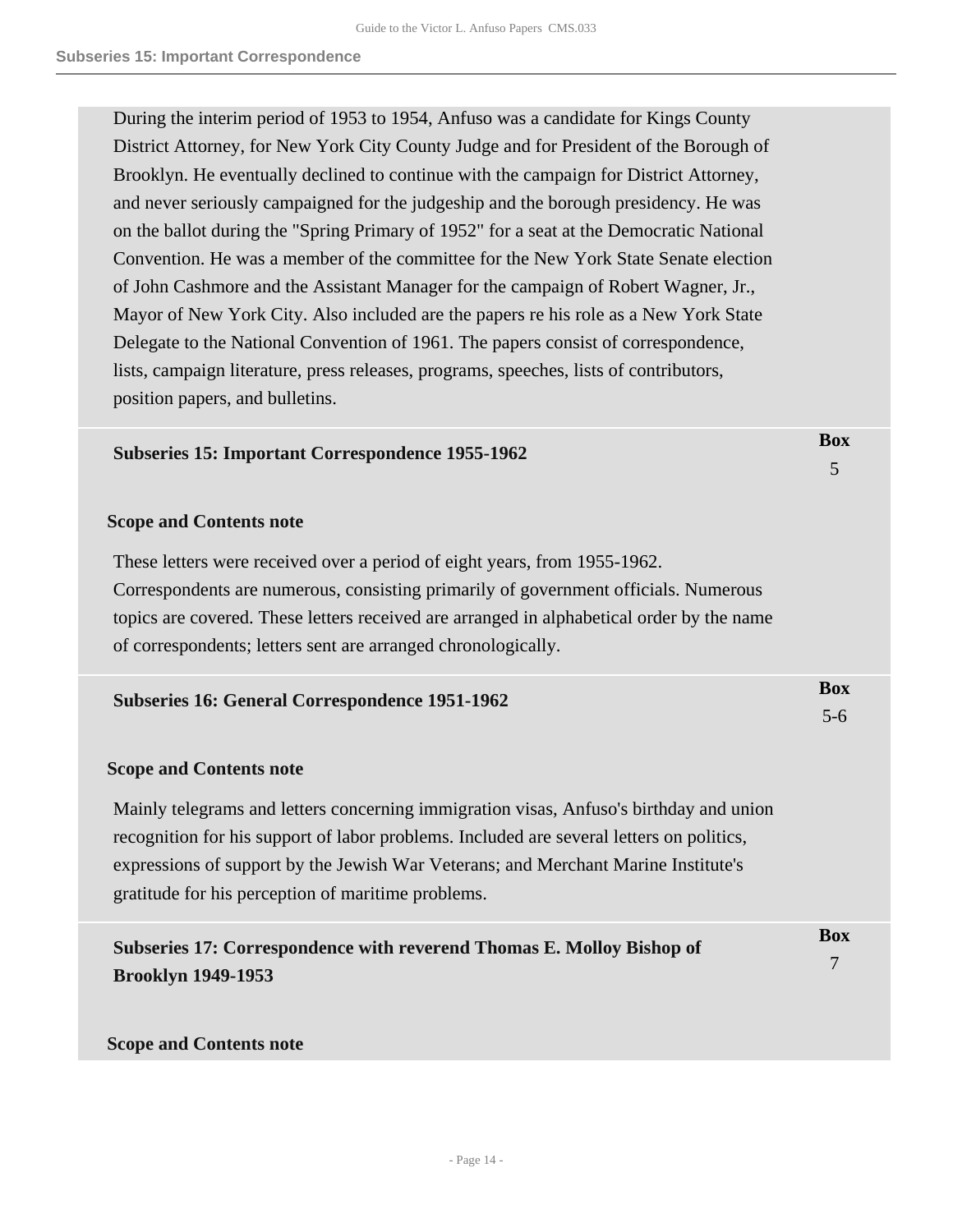**Box** 7

**B** 

Mainly letters pertaining to H.R. 3001, designed to facilitate the admittance of religious women from Europe into the United States in the non-quota category.

### **Subseries 18: Intra-Office Correspondence 1960-1962**

#### **Scope and Contents note**

Correspondence between Anfuso's secretaries, Mary Coradi, in the Brooklyn Congressional office, and Evelyn Carson in Washington, D.C. The correspondence, mostly notes and short letters, shed light on Anfuso's activities regarding the public, his friends, and congressional duties.

#### **Subseries 19: Press Releases 1957-1962**

#### **Scope and Contents note**

These press releases, issued from the office of Anfuso, reveal his concern over pertinent Congressional issues confronting this nation and the world. They document the Congressional bills he sponsored, his propositions, statements, and resolutions regarding local, national and international controversies, and are an invaluable reference for understanding his activities in Congress. Most press releases are dated; however, in each year there are several which are undated; they will be listed at the beginning of the year. The press releases of 1950-1952 and 1955-1956 were not retained. For 1957 there are only several copies extant.

| Subseries 20: Material in the Congressional Record 1951-1962 | DOX |
|--------------------------------------------------------------|-----|
|                                                              |     |

#### **Scope and Contents note**

The material in the Congressional Record consists of speeches, statements, remarks and resolutions, bills introduced and miscellaneous items presented by Anfuso during the proceedings and debates of the 82nd Congress, 1951-1952; 84th Congress, 1955-1956; 85th Congress, 1957-1958; 86th Congress, 1959-1960; and the 87th Congress, 1961-1962. There are many gaps; for example, for the 82nd Congress, only two items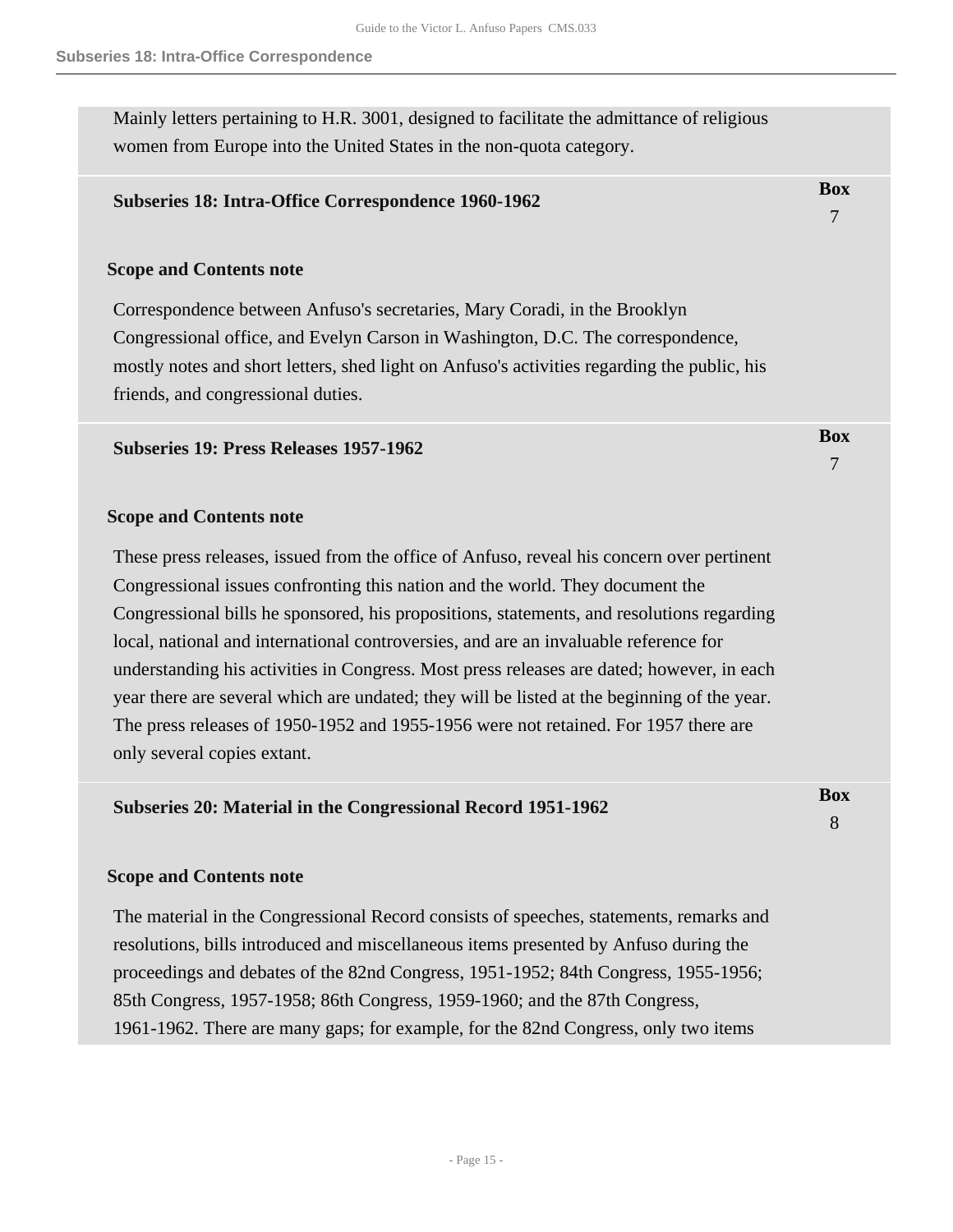**Box** 10

#### **Subseries 21: Biographical Directory of the American Congress**

have been retained. Even for the years for which the material is available, it is doubtful it represents the total volume of the records produced. One exception, the documents of the 87th Congress, 1st Session, have been carefully bound in a scrapbook.

### **Subseries 21: Biographical Directory of the American Congress 1774-1961**

#### **Scope and Contents note**

Included is the Continental Congress, September 5, 1779 to October 21, 1988; and the Congress of the United States from the first to the eighty-six Congress, March 4, 1789 to January 3, 1961, inclusive. Published by the United States Government Printing Office, 1961.

#### **Scope and Contents note**

These reports of Anfuso's record in Congress cover the 84th and 86th Congresses. They delineate his activities and deal with the accomplishments, the failures, and the important legislation he introduced. Included with the reports is a questionnaire inviting his constituents to make any comments and express any view regarding them. For the 1955-1956 Congress, there is only one copy of the report; apparently the reports returned were not retained. However, a large number of the 1959-1960 reports returned were retained. They include letters, reports with letters, and reports with comments.

| <b>Subseries 23: Post Office and Civil Service Commission 1951-1957</b> | Box |
|-------------------------------------------------------------------------|-----|
|                                                                         |     |
|                                                                         |     |

#### **Scope and Contents note**

In 1951 Anfuso was made a member of the Post Office and Civil Service Commission of the United States Congress. This series consists of correspondence pertaining to a 1951 survey of the New York area postal system; several letters concering salary increases for postal employees; and letters requesting Anfuso to obtain employment in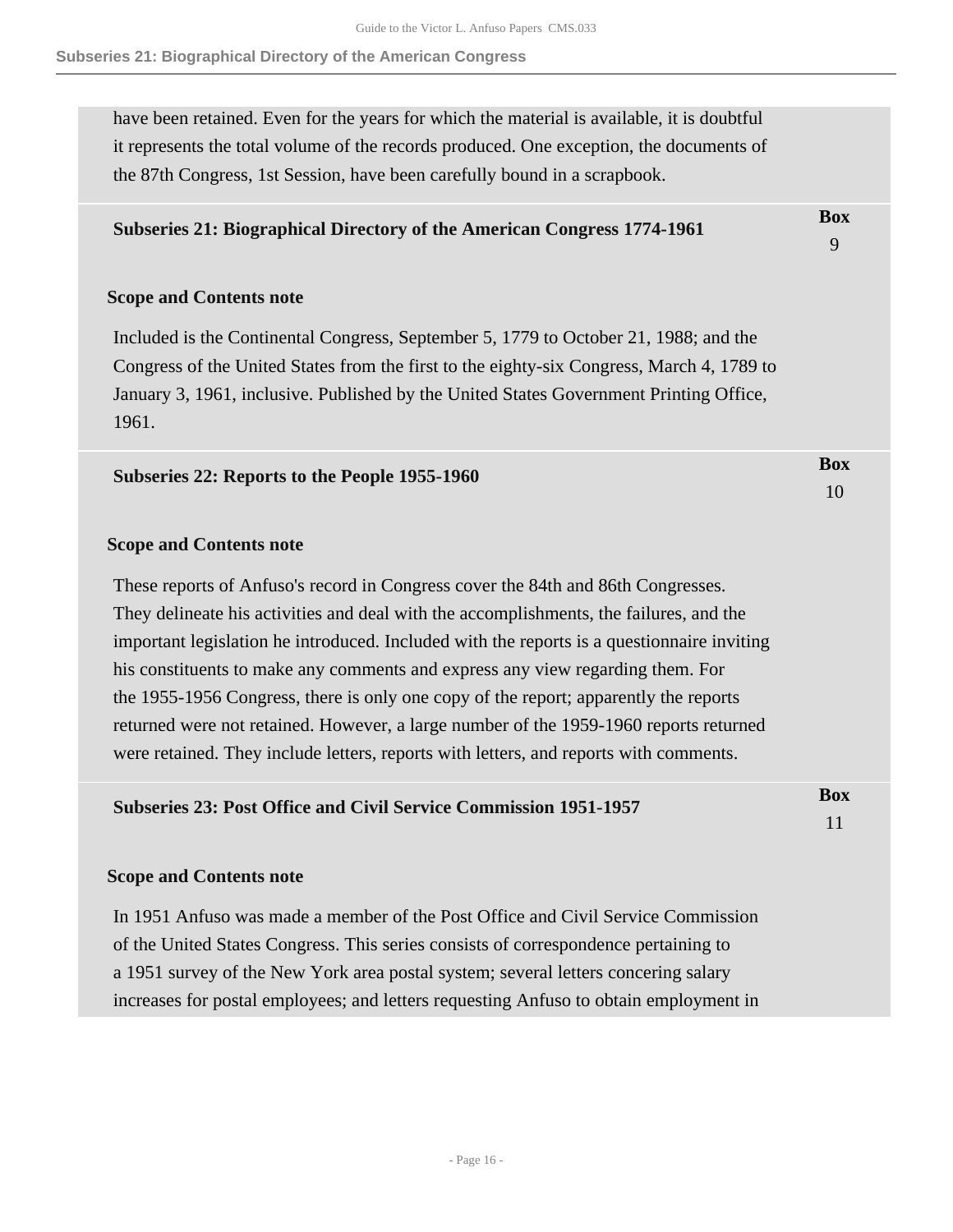the postal service for various individuals. Included are miscellaneous letters concerning postal problems, a speech and three photographs.

#### **Subseries 24: National Medal of Science 1959**

#### **Scope and Contents note**

On April 13, 1959 Anfuso introduced Bill H.R. 6288 to establish a National Medal of Science to provide recognition for individuals who make outstanding contributions in science and engineering. Included is a copy of Bill H.R. 6288 to establish a National Medal of Science; Hearings before the Committee on Science and Astronautics; Report submitted by Mr. Anfuso, from the Committee on Science and Astronautics. Also included is copy of Public Law 86-209, 86th Congress, and H.R. 6288, establishing the National Medal of Science.

| <b>Subseries 25: National Science Academy 1959-1962</b> | Box |
|---------------------------------------------------------|-----|
|                                                         |     |

#### **Scope and Contents note**

In 1959 Anfuso sponsored a bill to establish a National Science Academy. Upon examination the bill received mixed reactions. There were those who felt that a federally-sponsored institution of higher learning would involve unnecessary duplication and expense. Moreover, the feeling was that the government should support to the fullest the top-level excellent technical institutions that exist in the United States. However, there were others, who maintained the importance of science and technology in the nation and government, and in making available through a science academy, an adequate supply of competent scientists and engineers for government service. The bill received special House Subcommittee hearings in Washington, D.C.. However, in 1962, Anfuso left Congress, and the intention to establish a science academy was abandoned. This series includes the opening statement by Anfuso regarding the academy, correspondence, hearings, and statements by experts before the Subcommittee on Science and Astronautics, copies of Congressional Records and clippings.

| <b>Subseries 26: Committee on Science and Astronautics 1959-1962</b> | Box |
|----------------------------------------------------------------------|-----|
|                                                                      |     |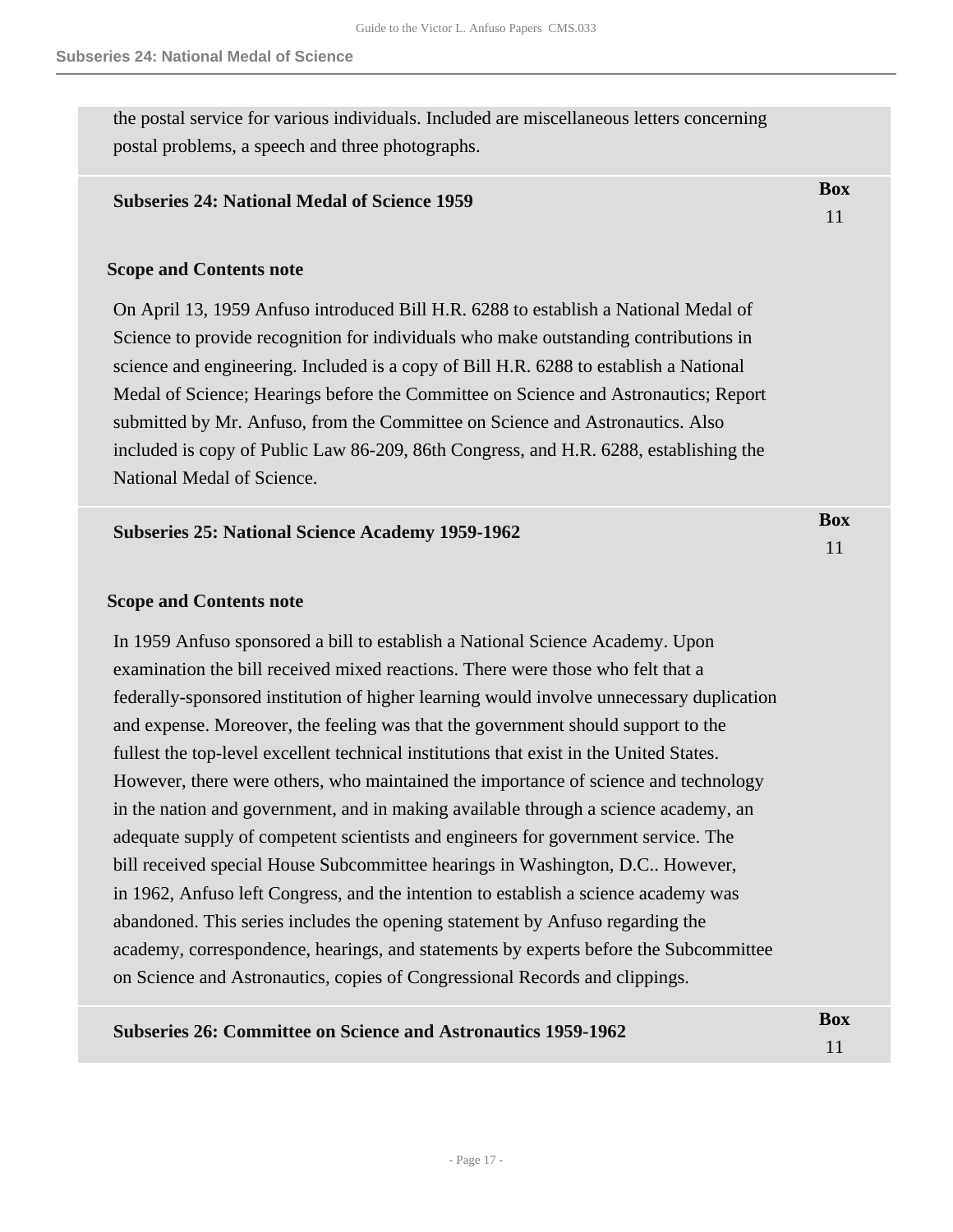#### **Scope and Contents note**

On February 1959 Anfuso became a member of the Committee on Science and Astronautics. During the same year Congressman Overton Brooks, Chairman of the House Committee on Science and Astronautics, appointed Anfuso to head the Subcommittee on International Cooperation and Security. The purpose of this committee was to seek means and methods whereby this country could cooperate with any nation in the peaceful exploration of outer space, including the Soviet Union. The Committee held hearings and reported its finding to the Congress on actions to be taken. It also planned visit to NASA, U.S. Weather Bureau, and research laboratories. Also as a ranking member of the Committee on Science and Astronautics, Anfuso was appointed by the Speaker of the House Sam Rayburn, as delegate from the House of Representatives to the United Nations Committee on the Peaceful use of Outer Space.

> **Box** 12

> **Box** 12

#### **Subseries 27: Communication Satellite 1962**

#### **Scope and Contents note**

In 1962, President Kennedy requested that Congress charter a private billion-dollar corporation to run a world-wide network of communication satellites. As a member of the House Science and Astronautics Committee, Anfuso, conducted hearings to establish if the communication satellites should be operated exclusively by the Federal government or by private enterprises. After Senate and Congressional Hearings, the matter was resolved in the creation of the privately owned COMSAT. Included with the material are several letters; statements by officers of private corporations, Communication Workers of America, Americans for Democratic Action, political persons; and Congressional Records.

#### **Subseries 28: Peace 1952-1956**

#### **Scope and Contents note**

Included under peace are the following documents: identical letters Anfuso sent in 1952 to the heads of government of the United States, Russia, England, France and Italy. In his letters, Anfuso speaks for world peace and suggests that the five heads of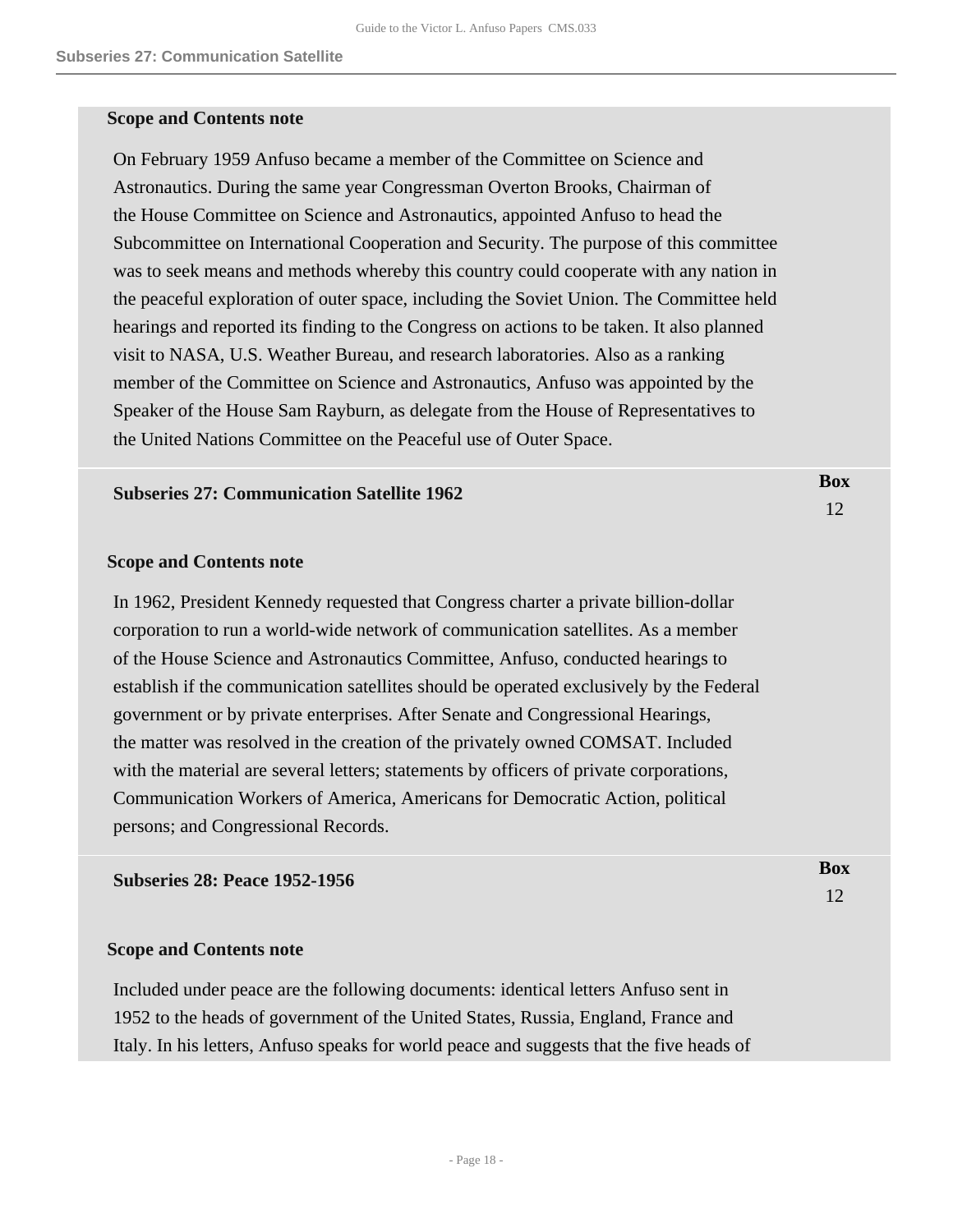government meet in Switzerland to terminate the Korean conflict and reduce the tension throughout the world; an amendment Anfuso introduced to the Mutual Security Act of 1956 providing the creation of the "Free World Organization" to extend aid to friends and organizations in foreign countries who are allied with the United States and who are dedicated to preventing the spread of communism. Also included is material and documents on Food for Peace and Atoms for Peace.

> **Box** 12

> **Box** 13

#### **Subseries 29: Israel 1957**

#### **Scope and Contents note**

In 1957, as Chairman of the Congressional Committee on Agricultural Surplus, Anfuso visited Israel in connection to a fact-finding mission to provide Israel with agricultural surplus. Included is correspondence, and a tentative schedule for Anfuso in Israel. Also included are pamphlets by agricultural committees; circulars, review, and bulletins on the Middle East and other areas in the world.

**Subseries 30: Cuba 1954-1961** 

#### **Scope and Contents note**

Anfuso maintained friendly relations with several important political figures in Cuba. During the civil war, which led to the fall of General Fulgencio Batista as President of Cuba and the ascendancy of Fidel Castro as the Head of Cuba, Anfuso visited Cuba twice, in 1957 and in 1958. Moreover, in 1958, in view of the communist advances in Cuba and in South America, he proposed the establishment of a Pan American Parliamentary Association (PAPA) designed to counteract communism and to improve understanding among the people of the Western Hemisphere. Included is correspondence re Cuba's national politics documenting Anfuso's relations with political friends there.

| <b>Subseries 31: Dominican Republic 1961-1962</b> | <b>Box</b> |
|---------------------------------------------------|------------|
|                                                   |            |
|                                                   |            |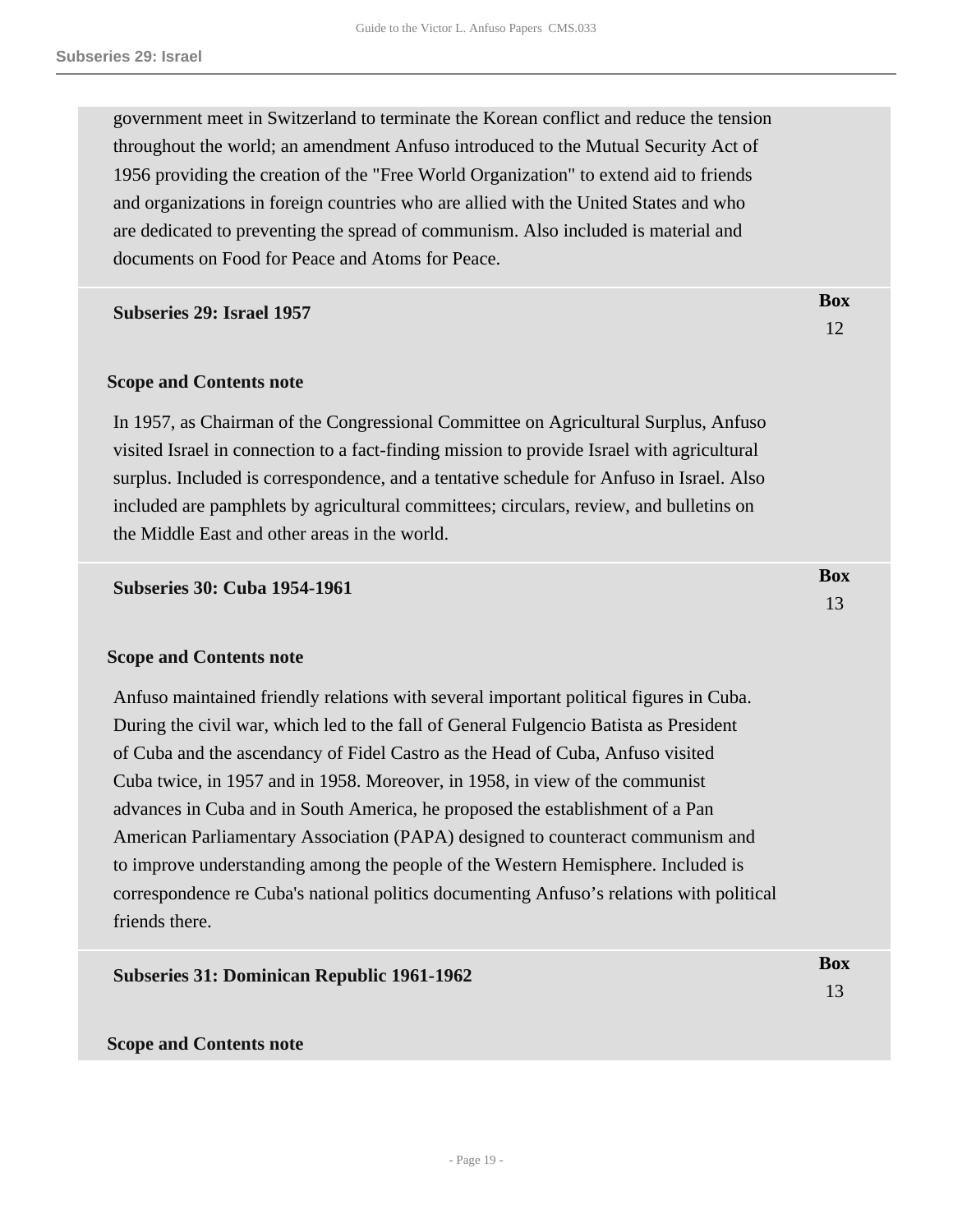After the assassination of General Trujillo on May 30, 1961, the Dominican Republic was a battleground for rightist and leftist political forces. In 1962 Anfuso, long an outspoken foe of communism, went on a fact-finding tour in that Caribbean state to study its political and economic crisis. He came back from there with grave warnings that the country would become second Cuba. It should be noted that in 1968, Anfuso warned that Castro was not a liberator and that he had communist affiliations. While in the Dominican Republic, the editor of the Dominican newspaper "El Caribe", German Ones, accused Anfuso of having been a good friend of the dictatorial regimes of Rafael L. Trujillo, Fulgencio Batista of Cuba, and Francois Duvalier of Haiti. These charges, however, were categorically denied by Anfuso.

#### **Subseries 32: Italy 1952-1962**

**Box** 13-14

> **Box** 14

#### **Scope and Contents note**

From the inception of his legal and political career, Anfuso corresponded with friends, business leaders, and political leaders in Italy. Having been born there, he was concerned about its political, social, and economic vicissitudes. This series is divided into four subseries: correspondence; papers relating the Giovanni Gronchi, President of Italy, during an official visit to Russia, 1960; U.S. Surplus Food Distribution throughout Italy under Public Law 480; and the Centennial Celebration of the unification of Italy.

#### **Subseries 33: Brooklyn Army Terminal 1961**

#### **Scope and Contents note**

In 1961 the Department of Defense recommended that the Brooklyn Army Terminal be closed. Anfuso was concerned because a great number of his constituents were employed at the Terminal. A New York Congressional Delegation was organized in order to prevent the closing of the installation. This series consists of correspondence, news releases, statements concerning the closing of the Terminal.

| <b>Subseries 34: Juvenile Delinquency 1951-1962</b> | Box |
|-----------------------------------------------------|-----|
|                                                     |     |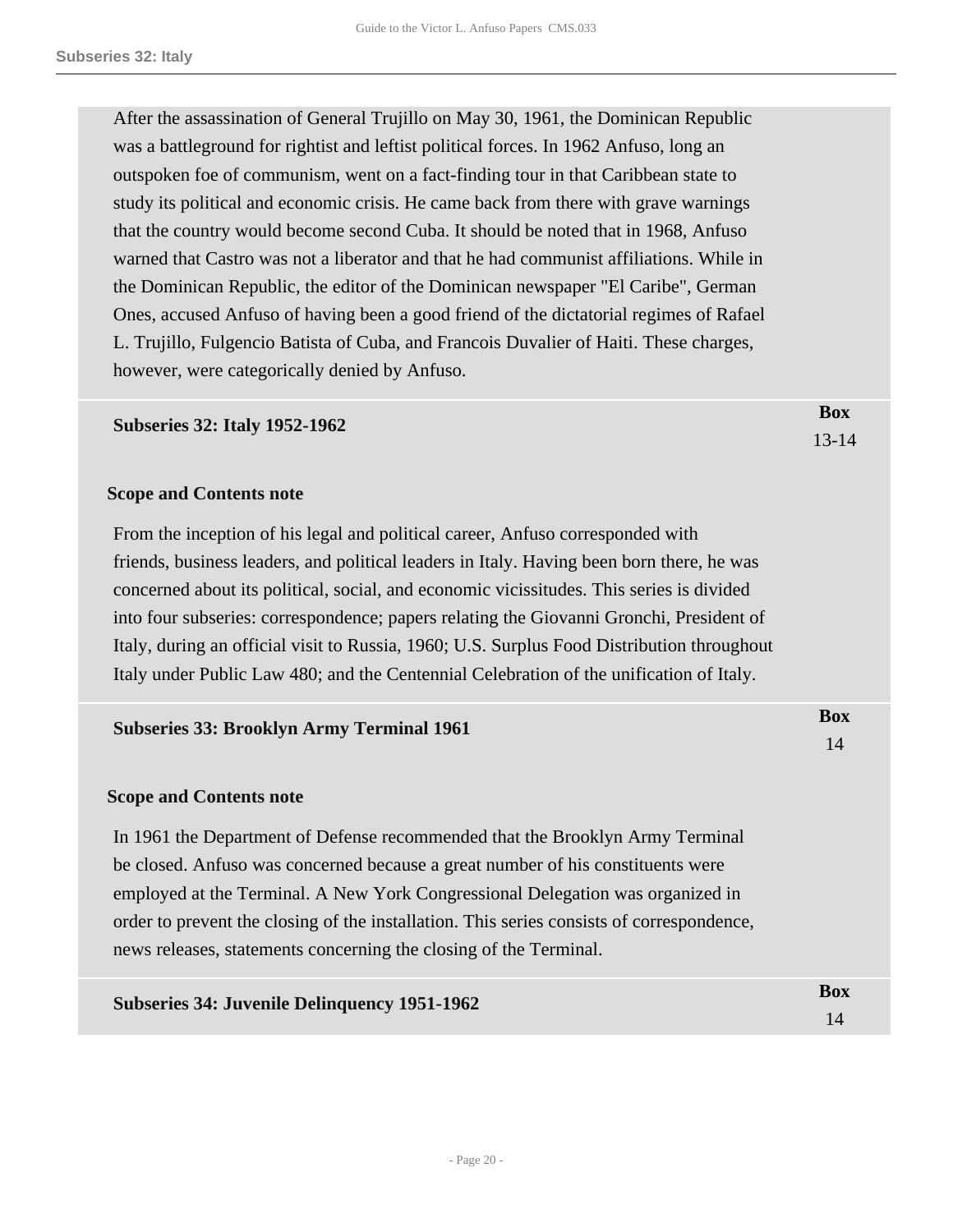#### **Scope and Contents note**

From the very inception of his legal career, Anfuso studied the problem of juvenile delinquency and crime prevention. In 1951 he introduced H.R. 178, providing for the establishment of a permanent Bureau of Crime Prevention under the jurisdiction of the Attorney General of the U.S. This series includes a reprint of a speech, "Why Criminals", delivered in the House of Representatives; correspondence with J. Edgar Hoover, Federal Bureau of Investigation; Francis Cardinal Spellman, Archbishop of.New York; Justice Tom Clark, Supreme Court; J. Howard McGrath, Attorney General; Congressmen and District Attorneys regarding crime prevention and H.R. 178. Also included are speeches as well as articles on the Youth Council Bureau of New York City. Additionally, there is a report by the New York State Legislative Committee re its study of the publication of comics, and the text of a play titled "Cut-rate Crime".

> **Box** 14

#### **Subseries 35: Cellini Case 1950-1955**

#### **Scope and Contents note**

In 1950 Anfuso represented Renato Cellini, a conducter at the Metropolitan Opera of New York, and his family. They were here on a temporary visa from Italy, and their application for temporary stay had been denied. As Congressman, Anfuso introduced two bills on behalf of Mr. Cellini. This he did because he felt Mr. Cellini had a meritorious case and warranted Congressional relief. In 1955 agents of William P. Rogers, Deputy Attorney General, interrogated Anfuso in reference to bills he introduced in the 87th Congress dealing with the relief to various aliens and, in particular, Mr. Cellini. This series consists of correspondence between the U.S. Department of Justice and Mr. Cellini; letters of Mr. Cellini to Anfuso; and copy of an October 25, 1955 letter from Anfuso to William P. Rogers re Anfuso's interrogation and his legislative conduct. Also included is a statement of legal services rendered by Anfuso to Cellini.

| <b>Subseries 36: Miscellaneous Documents 1952-1957</b> | <b>Box</b> |
|--------------------------------------------------------|------------|
|                                                        | 14         |
|                                                        |            |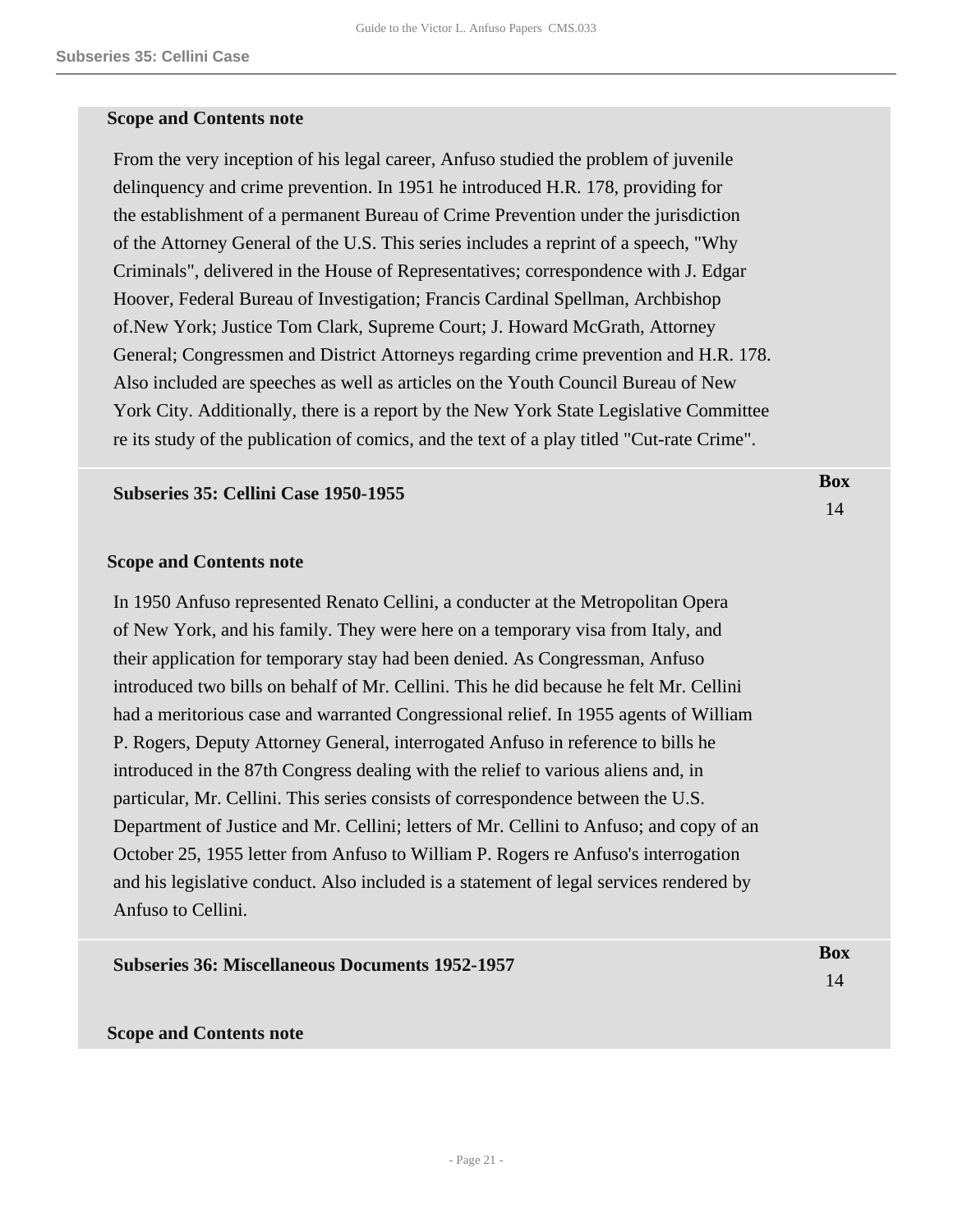Anfuso's miscellaneous files include correspondence with the President of Brooklyn Chamber of Commerce, relative to the Allen Resolution (H. Res. 532) regarding the Wage Stabilization Board; memorandum re New York State narcotic situation; and an article on H.R. 12120, introduced by Anfuso, also re narcotic treatment; articles on what America offers to immigrants, and "Should Premier Khrushchev of Russia visit the U.S.?" Also included are four U.S. Government Committee Prints regarding farm products; four notebooks with notes by Anfuso, a Christmas card with a photo of Anfuso's family, and copy of the 1953 Italo-American Legal Gazette.

> **Box** 14

> **Box** 15

#### **Subseries 37: Newspaper Releases 1950-1952**

#### **Scope and Contents note**

Included are eight newspaper releases by Anfuso re the possible appointment of Gen. Mark Clark as Ambassador to the Vatican; support to the State of Israel; a meeting between Anfuso and President Truman about H.R. 7376, a bill to permit 117,000 Italians to come to this country; and miscellaneous releases.

#### **Subseries 38: Sabbath Law 1953**

#### **Scope and Contents note**

In 1953 Anfuso accepted the chairmanship of an interfaith citizens committee to bring about a change in the Sabbath Law, The new law called for amending the state Sabbath Law which would permit persons observing Saturday as their holy day to open their business Sunday. Included are three photographs of Anfuso with rabbis and businessmen; several letters; two reports of New York's Joint Legislative Committee on the Sabbath Law, memorandum and statements.

| <b>Subseries 39: Insignias and Documents 1952-1961</b> | <b>Box</b> |
|--------------------------------------------------------|------------|
|                                                        | $15 - 16$  |
| Subseries 40: Speeches 1950-1962                       | <b>Box</b> |
|                                                        | $16-17$    |
|                                                        |            |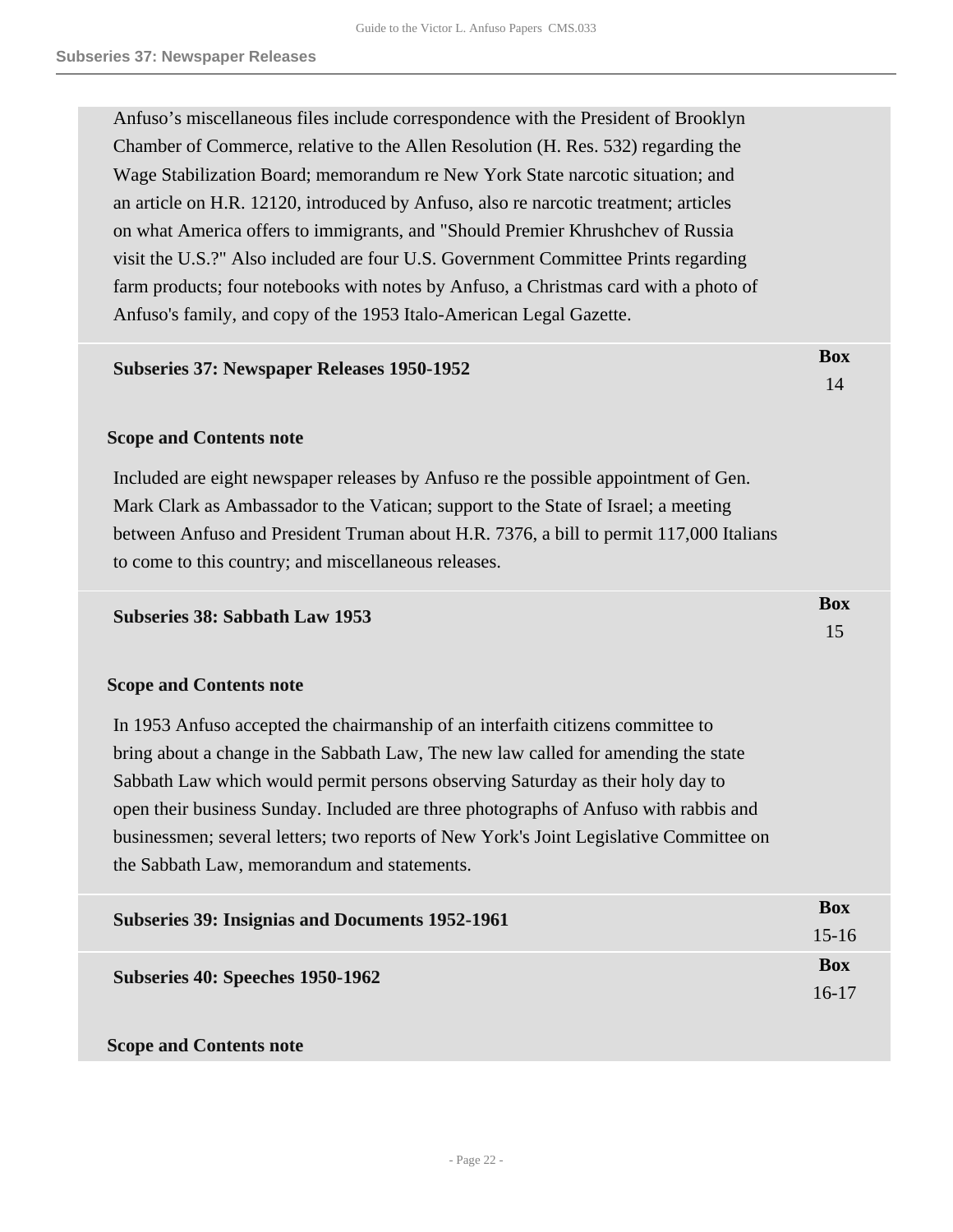**Box** 17

The speeches cover a variety of topics and provide insight into Anfuso's social, political, and religious philosophy.

#### **Subseries 41: Travels to Europe 1959**

#### **Scope and Contents note**

In 1959 Anfuso visited Europe in connection with the work of the Subcommittee on International Cooperation and Security. The purpose of the visit was to go to Moscow to discuss the peaceful exploration of outer space. He had been invited to visit Russia by the Soviet Union's Parliament. He also attended the Astronautical Conference in London; and the first German-American Conference in Bad-Godesburg, Germany. At the end of his traveling, Anfuso prepared three reports to the American people.

#### **Subseries 42: Miscellaneous Lists 1955-1962**

#### **Scope and Contents note**

Anfuso represented the 8th Congressional District of Brooklyn. Included are lists of its election districts, assembly districts, district captains and enrolled votersThere are also lists of social and political organizations, names and addresses of physicians, lawyers, dentists, pharmacists, barbers; Protestant churches. Catholic parishes and synagogues.. Also included are the following lists: New York State nationality group leaders; Delegates to the Democratic State Conventions; Delegates to Democratic National Conventions; and New York State County Democratic Chairmen. Finally, there is a brochure with a list of the manufacturing firms in Brooklyn.

| <b>Subseries 43: Dinner Affairs 1950-1962</b> | <b>Box</b> |
|-----------------------------------------------|------------|
|                                               | $18-19$    |

#### **Scope and Contents note**

This series consists of correspondence, invitation cards, seating lists, memos, lists, notes, programs, speeches and a statement of accounts regarding dinners tendered to Anfuso and buffets given by Anfuso.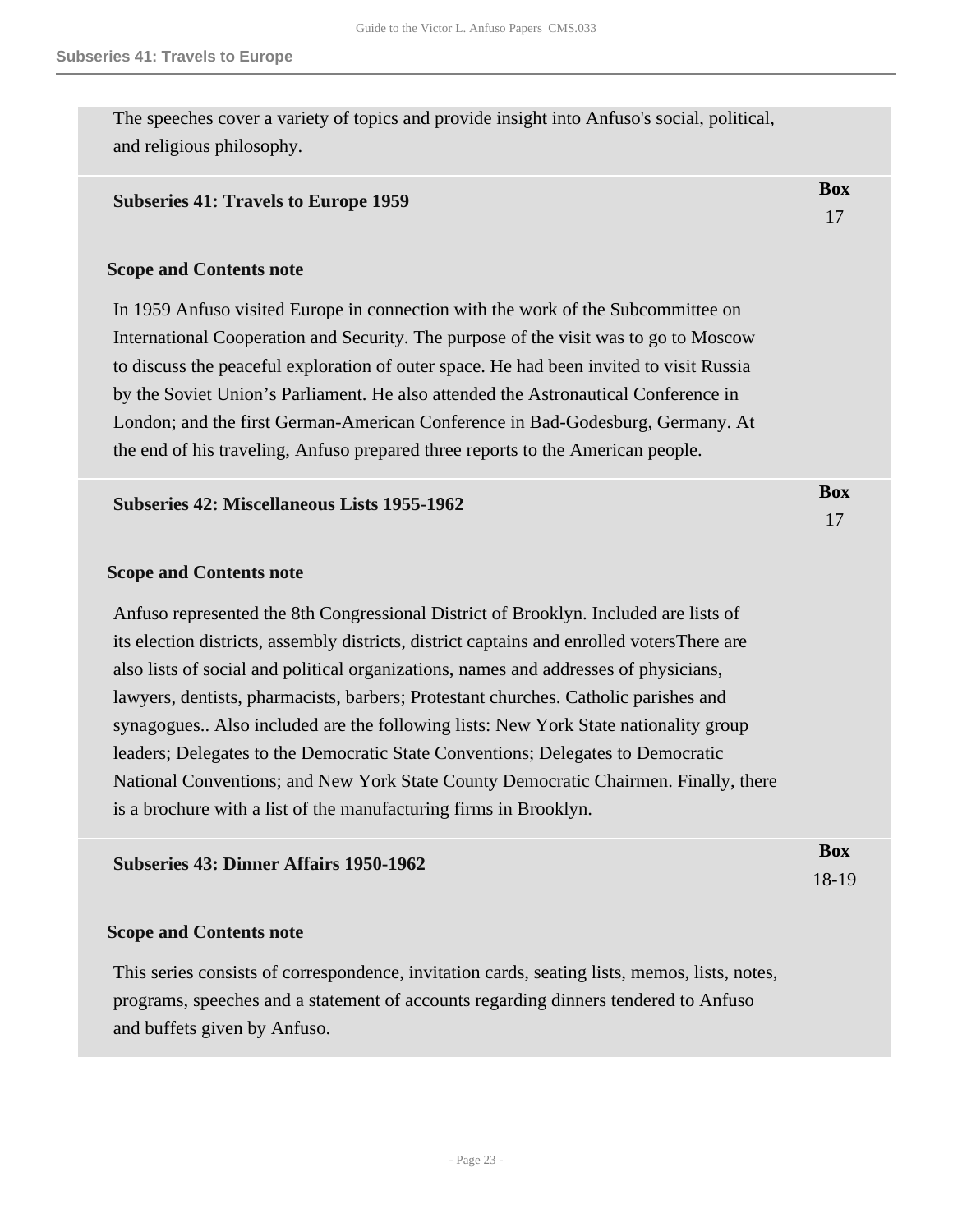<span id="page-23-0"></span>

| <b>Subseries 44: Campaign Music undated</b>                                               | <b>Box</b> |
|-------------------------------------------------------------------------------------------|------------|
|                                                                                           | 19         |
| <b>Series III: Activities as a New York State Supreme Court Justice</b>                   |            |
| <b>Subseries 45: Supreme Court Campaign 1962</b>                                          | <b>Box</b> |
|                                                                                           | $20 - 21$  |
| <b>Scope and Contents note</b>                                                            |            |
| The material on the Supreme Court Campaign includes correspondence with friends           |            |
| and political leaders of the Democratic Party; letters to campaign committees; thank you  |            |
| letters for campaign contributions; congratulatory letters on his election to the Supreme |            |
| Court; and congratulatory letters on his induction as Justice of the Supreme Court. Also  |            |
| included are articles and speeches; twelve sheets of writing paper with Anfuso's notes    |            |
| relative to the procedural steps to follow in the organization of the campaign; campaign  |            |

account and bills paid. Finally, there is a miscellaneous folder consisting of statements by Anfuso, drafts of letters, a 1962 copy of a report to the people, elections bulletins, and a oversize 1962 map of the 14th Congressional District.

| <b>Subseries 46: Correspondence 1962-1966</b> | Box       |
|-----------------------------------------------|-----------|
|                                               | $21 - 22$ |

#### **Scope and Contents note**

This series is divided into five subseries: general correspondence, which comprises most of the correspondence; Washington correspondence; correspondence with Italian officials; birthday greetings to members of the Congress with responses; and miscellaneous greetings addressed to Anfuso. The correspondence is arranged chronologically with the exception of general correspondence; for this subseries, the the correspondence received is arranged alphabetically and the correspondence sent chronologically. Also, in general correspondence, where an exchange of letters was grouped by the donor around a specific person or topic, the group was retained.

These letters were received over a period of five years from 1962-1966. Correspondents are many and range from personal friends to government officials. Numerous topics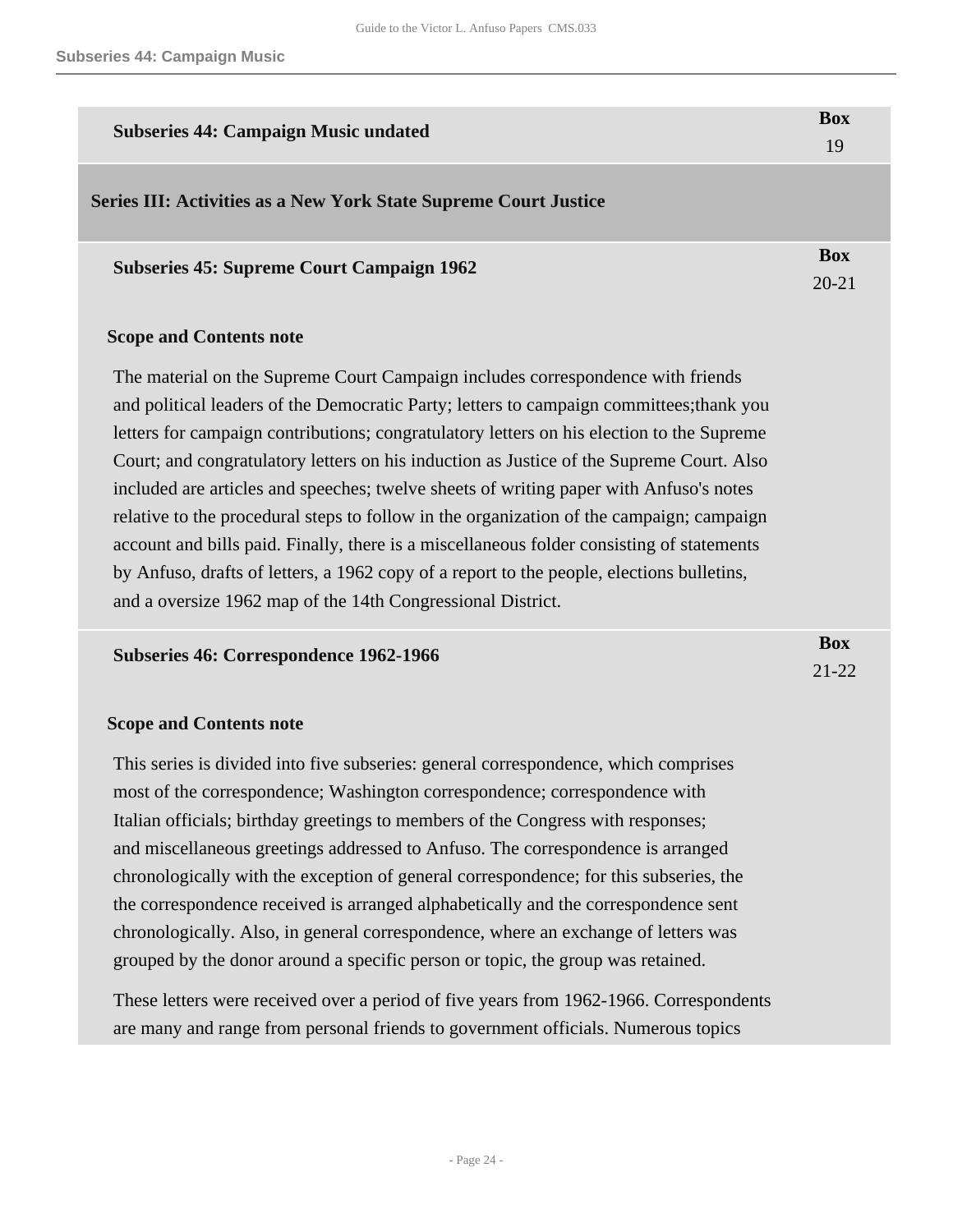are covered. The correspondence includes letters urging Anfuso to use his influence to obtain employment for various individuals, letters recommending students to professional schools, and letters of reference for members of the legal profession. Also included are letters re hardship cases, especially those in the armed forces; immigration visas, the space program, Cuba and information on Italian-Americans. Included is a letter dated December 9, 1964 from Richard M. Nixon to Anfuso, regarding his appearance before the Brooklyn Bar Association on the occasion of its Diamond Jubilee Dinner.

Many letters concern national politics, appointments to federal offices, the National Aeronautics Space Administration and the National Medal of Science Award. Included are two letters dated August 19, 1962 and August 21, 1962 from Vice President Lyndon B. Johnson regarding Russian cooperation with the U.S. on efforts to reach the Moon. Also included are thank you letters from W. Averell Harriman, Under Secretary of State and Mrs. Lyndon B. Johnson; and a Sept. 13, 1963 letter from James E. Webb, NASA Administrator, concerning charges that the space program was mismanaged. The letter says: "I only wish you were back in the Congress to help see the President's program considered in the light of facts".

Other letters deal with Italian politics and the threat of communism in Italy. While some letters are in Italian, the bulk of this correspondence is in English. Significant items include a letter dated Dec. 11, 1962 from Aldo Moro, Secretary General of the Christian Democratic Party (CDP), commenting on Anfuso's knowledge of Italian political problems, and how the CDP has benefited from Anfuso's advice in guiding Italy to adopt an American form of democracy. Furthermore, Moro reports that in order to fortify democracy, and diminish the menace of communism, the anti-communist element of the Socialist Party, has been invited to govern Italy together with the Christian Democratic Party. A letter of Dec. 11, 1962 from the Most Rev. Giacomo Cardinal Lercaro, Archbishop of Bologna, concerns the Bishop's efforts to reduce communist influence in Bologna and its environs. For many years, Bologna was regarded as the hotbed of Italian communism. Also included are copies of letters to Italian political officials in which Anfuso reiterates his views about following Franklin Roosevelt's formula in order to successfully separate socialists from communists.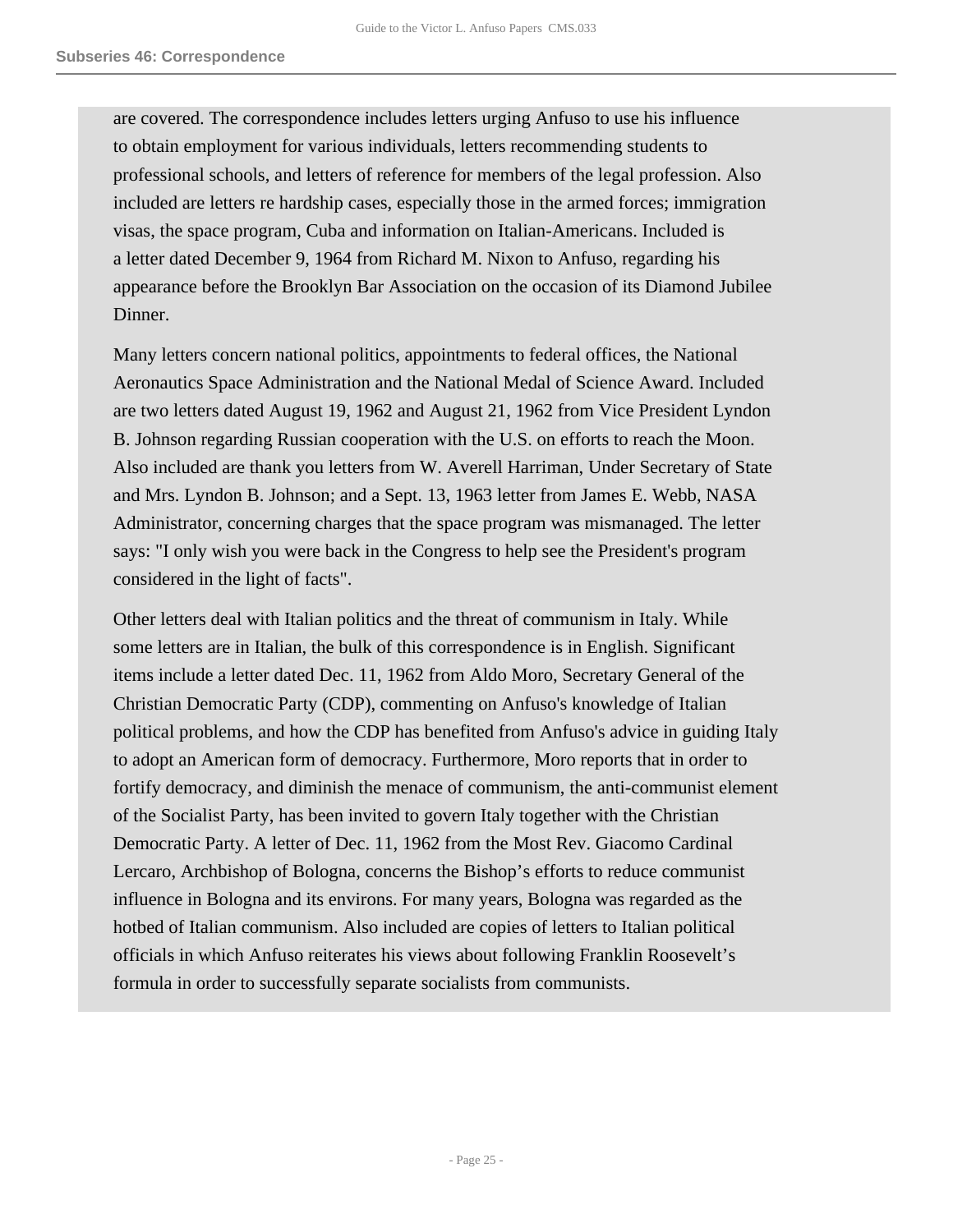#### **Subseries 47: National Order of Science 1959**

#### **Scope and Contents note**

In 1959 Anfuso introduced Bill H.R. 6288, to establish a National Order of Science to provide recognition for individuals who made outstanding contributions in science and engineering. On February 18, 1963, President Kennedy presented the award to the first recipient, Dr. Theodore von Karman. Justice Anfuso was invited to attend the ceremonies. Included is a letter of Feb. 12, 1963 from Jerome B. Wiesner, Assistant to the President, inviting Anfuso to attend the ceremonies, a list of guests invited, a speech Anfuso delivered at the ceremonies and copies of an Aug. 19, 1959, Congressional Record re the National Order of Science. Also included are eight clippings from national newspapers with photographs of the presentation of the Medal to Dr. Karman by President Kennedy.

#### **Subseries 48: Firearms 1963**

#### **Scope and Contents note**

On January 3, 1961, Congressman Anfuso introduced H.R. 613 requiring private individuals to register firearms with the FBI. The bill engendered a storm of criticism; the pressure on Congress was so great that the bill did not pass. In 1963, after the assassination of President Kennedy, Anfuso wrote to Emmanuel Celler, Chairman of the House Judiciary Committee, to reintroduce the bill. In his answer, Mr. Celler felt that it was not opportune to introduce any bill so controversial in nature. Included with this series are several letters, clippings from national newspapers, and twelve pages of paper with Anfuso's handwritten draft of letters and notes relative to the bill. Also included are the articles from the Library of Congress on weapons in the world.

**Subseries 49: Cuba 1963** 

**Scope and Contents note**

**Box** 23

**Box** 23

**Box** 23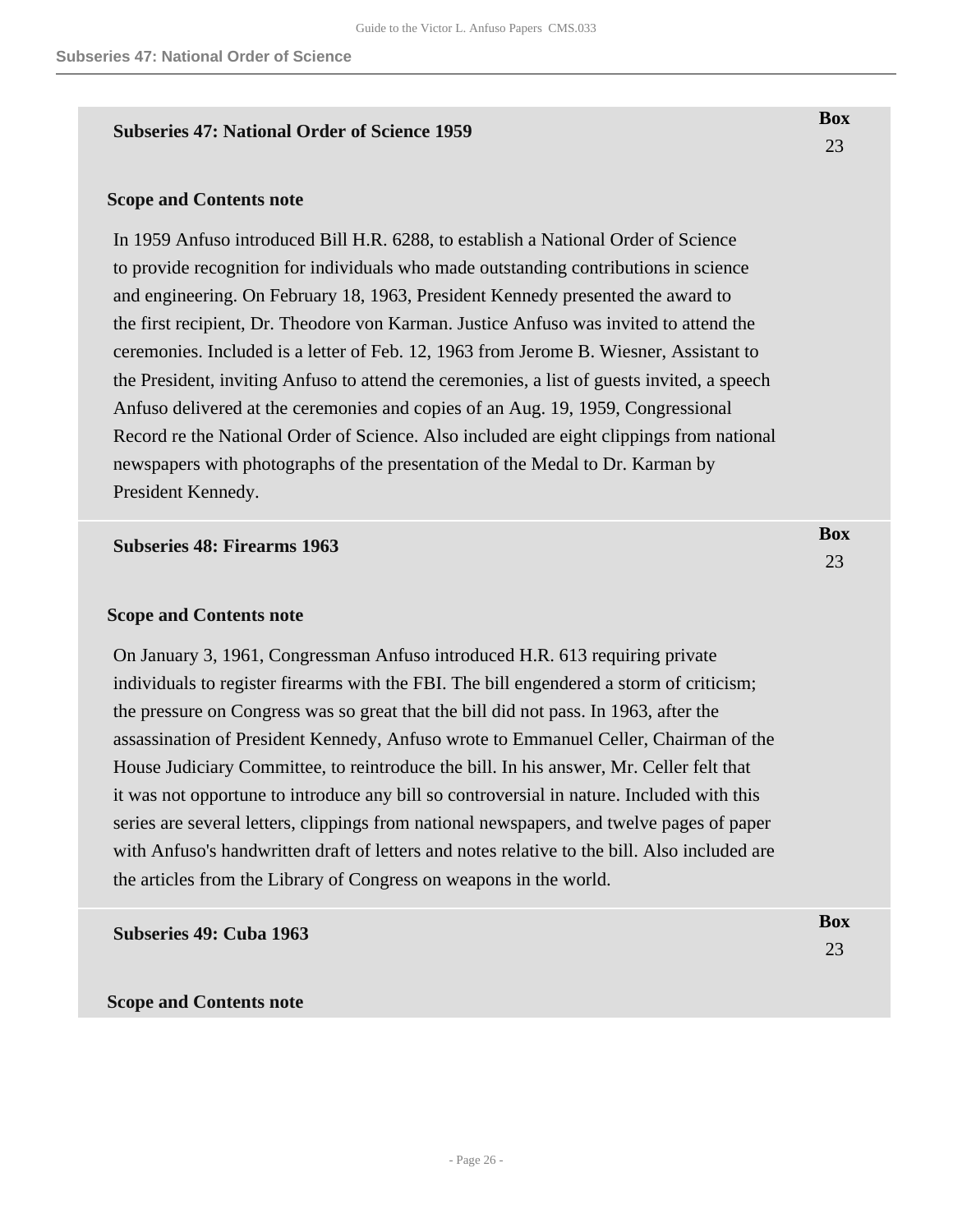In 1963 Anfuso wrote to President Kennedy and offered his assistance to develop a better relationship between his administration and the Cuban exiles. Included is a copy of letter dated April 16, 1963, from Anfuso to President Kennedy, offering his help to resolve the Cuban problem and communism in Latin America; several letters to members of President Kennedy's Administration regarding Cuba; and correspondence with members of the Cuban government-in-exile and the Cuban Revolutionary Council. Also included are notes, six clippings and seven articles on Cuba.

> **Box** 23

**Box** 23

#### **Subseries 50: The President's Club of New York 1963-1965**

#### **Scope and Contents note**

Anfuso was a member of the Advisory Committee of the President's Club of New York. The purpose of the club was to raise funds for the Democratic Party, to support the President and to help him obtain a Congress sympathetic to his program. Among the notable events of the club was the birthday dinner given to President Kennedy on March 3, 1963; and the New York's Salute to President Johnson on May 28, 1964. Included is correspondence between Anfuso and members of the club regarding new members and fund-raising; President Kennedy and President Johnson dinner programs and newspaper clippings.

#### **Scope and Contents note**

Included are several letters, newsletters and four clippings concerning plans to promote Justice Anfuso as candidate for the United States Senate. Also included are several letters to political friends including a copy of a letter dated March 30, 1964, to J.W. Fulbright, U.S. Senator, re the Cuban situation and the proposal to appoint a special envoy to the Vatican; and campaign material distributed during the 1964 Johnson-Humphrey Presidential election. Finally, there is the press release of a speech "Finger of Guilt in Race Riots Points to Lawless Extremists." The speech was delivered on Aug. 10, 1964, before the International Air Cadet Exchange, N.Y.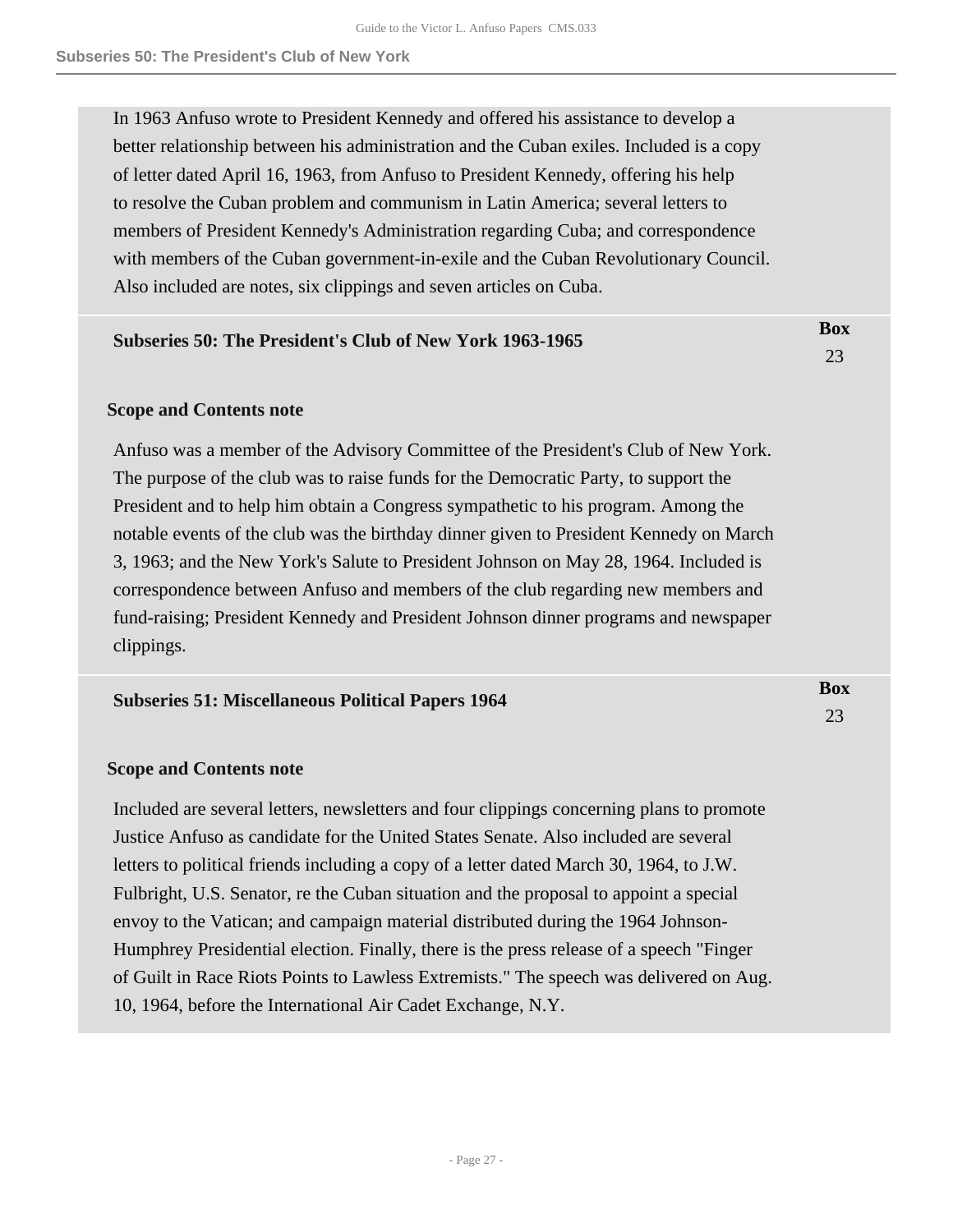| <b>Subseries 52: Young Citizens for Johnson 1964</b>                                                                                                                                                                                                                                                                                                                                                                                                                                                                      | <b>Box</b><br>23 |
|---------------------------------------------------------------------------------------------------------------------------------------------------------------------------------------------------------------------------------------------------------------------------------------------------------------------------------------------------------------------------------------------------------------------------------------------------------------------------------------------------------------------------|------------------|
| <b>Scope and Contents note</b>                                                                                                                                                                                                                                                                                                                                                                                                                                                                                            |                  |
| In 1964 Victor Anfuso Jr. organized and chaired the New York State Young Citizens<br>for Johnson. The organization was to unify the young voters of New York State behind<br>President Johnson. The material consists mainly of letters sent by Victor Anfuso Jr.<br>to New York State and national officials apprising them of meetings, rallies and other<br>programs re the organization. Included is a letter dated March 24, 1964 from Mrs.<br>Lyndon Johnson; two speeches and several letters by Victor L. Anfuso. |                  |
| <b>Subseries 53: Democratic National Convention 1963-1964</b>                                                                                                                                                                                                                                                                                                                                                                                                                                                             | <b>Box</b><br>23 |
| <b>Scope and Contents note</b>                                                                                                                                                                                                                                                                                                                                                                                                                                                                                            |                  |
| This small series includes correspondence and memorandum re New York President's<br>Club and the 1964 Democratic National Convention held at Atlantic City, New Jersey.                                                                                                                                                                                                                                                                                                                                                   |                  |
| <b>Subseries 54: President Antonio Segni of Italy 1963-1964</b>                                                                                                                                                                                                                                                                                                                                                                                                                                                           | <b>Box</b><br>23 |
| <b>Scope and Contents note</b>                                                                                                                                                                                                                                                                                                                                                                                                                                                                                            |                  |
| Correspondence, booklets on reception and dinners, and printed photographs relative to<br>the United States visit of Antonio Segni, President of Italy. Included are copies of two<br>addresses President Segni delivered: first, before the Joint Session of the United States<br>Congress; and the second, during a dinner at the Metropolitan Club in New York. The<br>dinner was attended by representatives of American industry, business and finance.                                                              |                  |
| <b>Subseries 55: Farleigh Dickinson University Honorary Degree 1963</b>                                                                                                                                                                                                                                                                                                                                                                                                                                                   | <b>Box</b><br>23 |
| <b>Scope and Contents note</b>                                                                                                                                                                                                                                                                                                                                                                                                                                                                                            |                  |
| In March 1981 Farleigh Dickinson University conferred the honorary degree of Doctor<br>of Law upon Justice Anfuso. Included are several letters and telegrams, a speech                                                                                                                                                                                                                                                                                                                                                   |                  |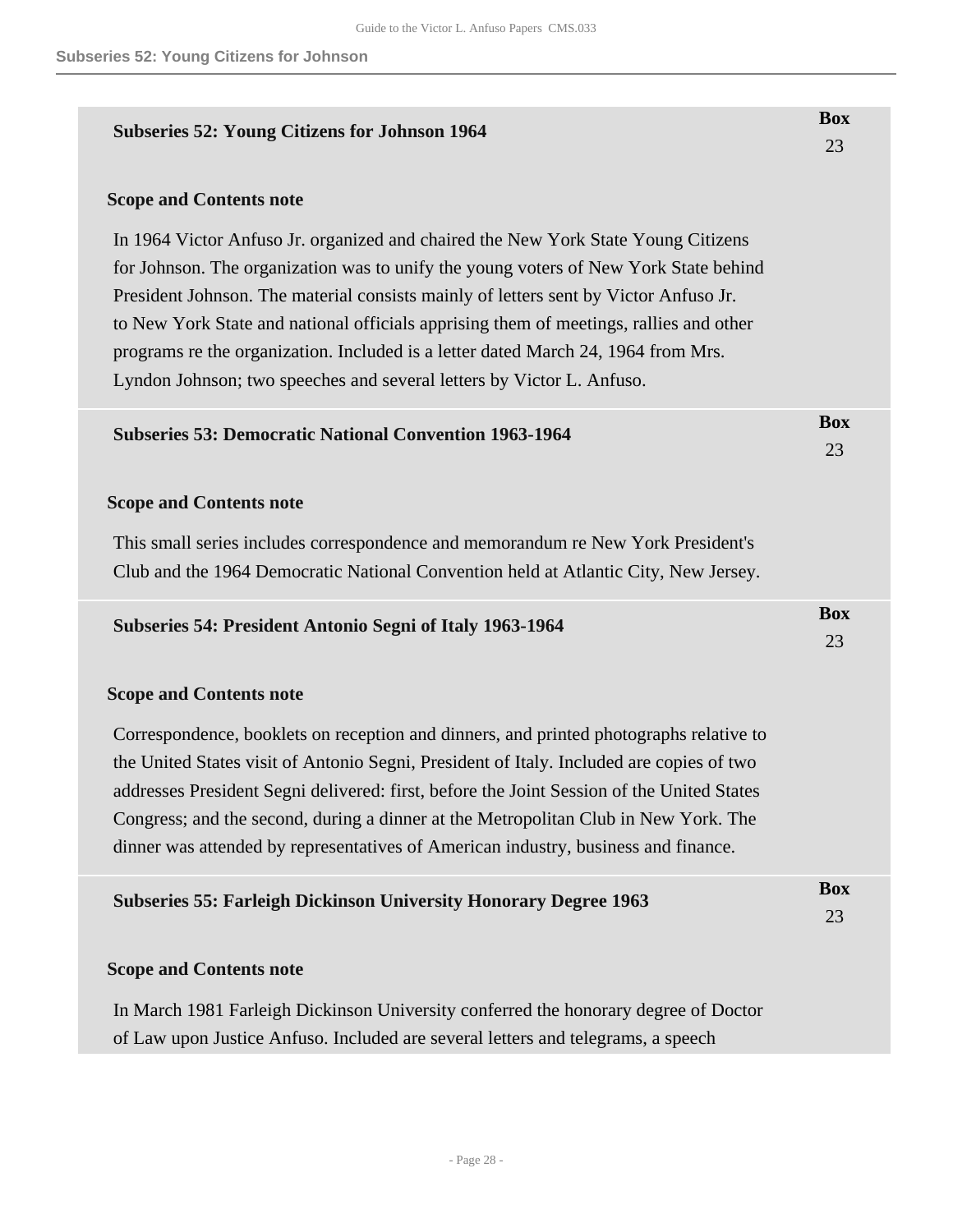delivered by Justice Anfuso and two large photographs showing Justice and Dr. Peter Sammartino, President, Farleigh Dickinson University.

| Subseries 56: World's Fair - Italy Day 1964-1965 | Box |
|--------------------------------------------------|-----|
|                                                  |     |

#### **Scope and Contents note**

The New York World's Fair had as one of its feature the Nationality Day Festival. This day highlighted music, songs, and dances of national and ethnic association representing nations all over the world. Justice Anfuso was one of the organizers and honorary chairman for "Italy Day at the World's Fair". Included is mostly correspondence between Anfuso and officials of the Fair, letters with members of the organizational committee, lists, news releases and programs.

| Subseries 57: Anfuso Travel to Italy and France 1965 | Box |
|------------------------------------------------------|-----|
|                                                      |     |

#### **Scope and Contents note**

The material includes correspondence and itinerary regarding trip to Europe. One item of interest is a letter dated August 11, 1965, to his secretary, Fred Meyersen, in which Anfuso states that he had had another seizure during the voyage, and had been ill for a week.

| Subseries 58: Speeches 1963-1966              | <b>Box</b>          |
|-----------------------------------------------|---------------------|
| <b>Subseries 59: Dinner Affairs 1962-1966</b> | <b>Box</b><br>24-26 |

#### **Scope and Contents note**

This series includes letters of invitation to attend testimonial dinners and other affairs, and copies of letters answered.

| Subseries 60: President Lyndon B. Johnson and Vice President Hubert Humphrey | <b>Box</b> |
|------------------------------------------------------------------------------|------------|
|                                                                              | 26         |
| <b>Inaugural Ball 1965</b>                                                   |            |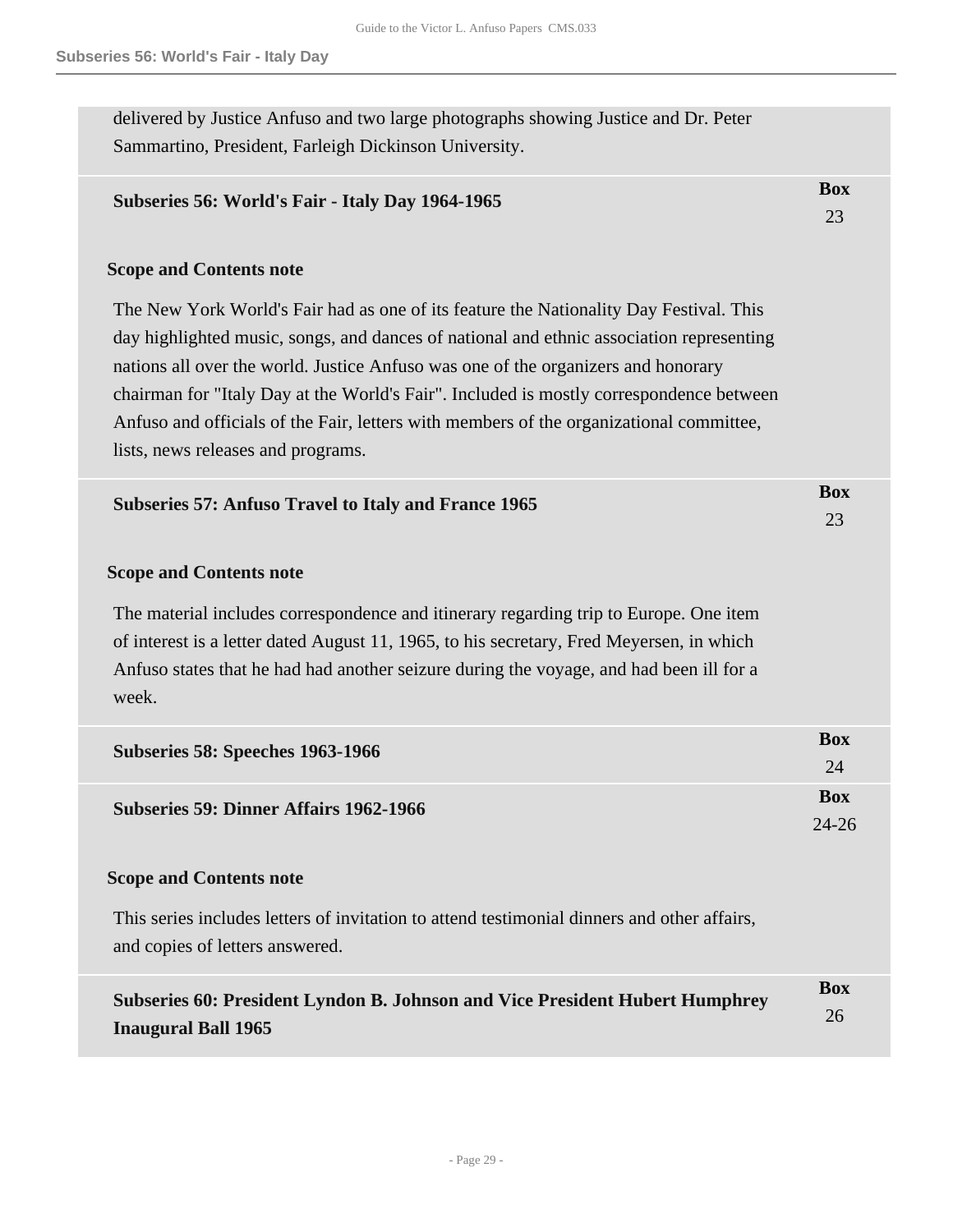**Series IV: Photographs, Scrapbooks of Clippings, and Oversize Materials**

### <span id="page-29-0"></span>**Series IV: Photographs, Scrapbooks of Clippings, and Oversize Materials**

#### **Subseries 61: Photographs 1936-1966**

**Box** 27-30

### **Scope and Contents note**

The photographs of Victor L. Anfuso consist of 610 positive prints (mainly 8x10", 9x10") documenting his public and private life. Among the numerous photographs are those of his family and friends; his travel to Europe and dinner affairs; photographs of congressional committees; and photographs of local, national and international political leaders. Also, since Anfuso was Chairman of the House Space Subcommitte, there are numerous photographs with American astronauts at Cape Canaveral, Florida.

Among the collection are photographs with President John F. Kennedy, and President Lyndon B. Johnson; Fiorello La Guardia and Robert F. Wagner, Mayors of New York; John McCormack and Sam Rayburn, Speackers of the House of Representatives; Alcide De Casperi, and Amintore Fanfani, Prime Ministers of Italy; John Glenn, Walter Schirra and John Shepperd, American astronauts.

The photographs are arranged into one series and without a precise chronological order. Many photographs are undated and many could not be identified. The photographs identified are placed at the beginning of the series, and those unidentified are at the end of the series.

The photographs are arranged as follows: the photos are placed between sheets of stapled acid-free paper. Each is numbered on the back in the upper right hand corner. The same number appears on the folder in which the photo is placed.

**Subseries 62: Clippings 1930-1966** 

**Box** 31-32